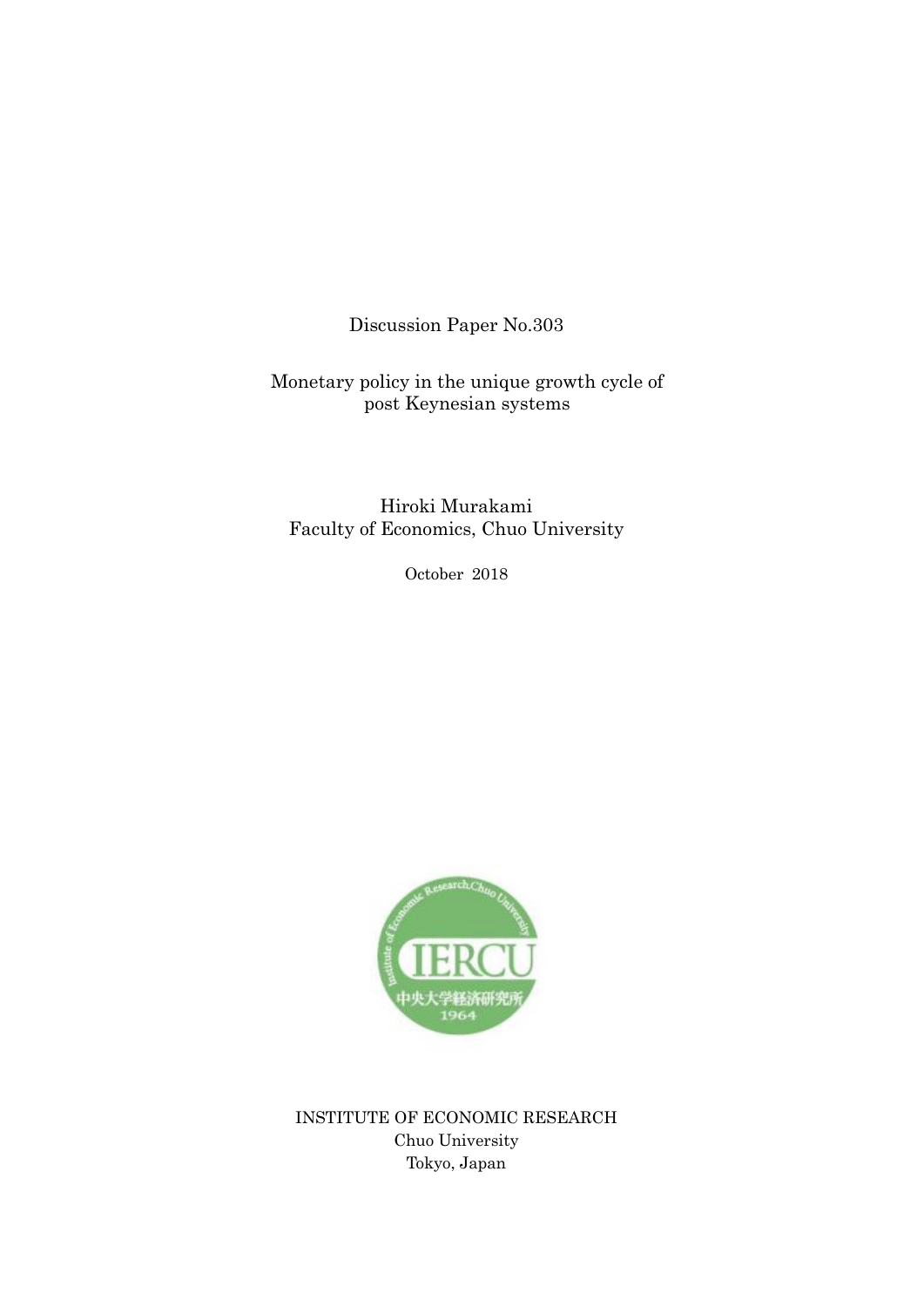# Monetary policy in the unique growth cycle of post Keynesian systems

Hiroki Murakami<sup>∗</sup>

Faculty of Economics, Chuo University†

October 12, 2018

#### Abstract

This paper deals with the following two issues in a post Keynesian system: the existence and uniqueness of a growth cycle and the effectiveness of a counter-cyclical monetary policy for stabilization. It is found that the unique growth cycle, represented by the unique limit cycle, can be observed if the rate of interest is set to a constant level while that the long-run equilibrium can be globally asymptotically stable if an appropriate counter-cyclical monetary policy is conducted.

Keywords: Economic stability; Growth cycle; Keynesian economics; Monetary policy

JEL classification: C62; E12; E32; E52

### 1 Introduction

In economic theory, persistent cyclical fluctuations such as business cycles and growth cycles are usually described by periodic orbits including limit cycles,<sup>1</sup> and the main theme of theory of business cycles is, in a lot of cases, to establish the presence of a periodic orbit in dynamic models. Since the contributions of Kaldor (1940), Hicks (1950) and Goodwin (1951), in economic theory, the concept of "nonlinearity" has been recognized as a key element in "detecting" a periodic orbit.<sup>2</sup> Indeed, mathematical theory of nonlinear dynamical systems, such as the Poincaré-Bendixson theorem and the Hopf bifurcation theorem,<sup>3</sup> has intensively been employed to verify the existence of a

<sup>∗</sup>E-mail: hmura@tamacc.chuo-u.ac.jp

<sup>†</sup>742-1, Higashi-Nakano, Hachioji, Tokyo 192-0393, Japan.

<sup>&</sup>lt;sup>1</sup>As is often the case in economics, limit cycles are often confused with periodic orbits, but mathematically, they are different (though slightly) concepts. Strictly speaking, a limit cycle is a periodic orbit such that there is another solution path of the dynamical system under consideration converges to it as  $t \to \infty$  or as  $t \to -\infty$ . (cf. Coddington and Levinson 1955, pp. 391-392; Hirsch and Smale 1974, p. 250). In two-dimensional autonomous differential equations, periodic orbits are *generically* limit cycles due to the concept of structural stability (cf. Peixoto 1962), but there is a case in which a periodic orbit is not a limit cycle. In Goodwin's (1967) model of growth cycles, which can be reduced to a Lotka-Volterra system, all solution paths except for the equilibrium are periodic orbits, but none of them is a limit cycle (cf. Velupillai 1979; Flaschel 1984). In particular, if the number of periodic orbits is finite, they are all limit cycles, either stable or unstable.

<sup>2</sup>See Yasui (1953), Ichimura (1955) or Morishima (1959) for early development of "nonlinear" economic theory. For the contributions of these Japanese economists, see, for instance, Velupillai (2008) or Asada (2014).

<sup>&</sup>lt;sup>3</sup>For the Poincaré-Bendixson theorem and the Hopf bifurcation theorem, see, for example, Coddington and Levinson (1955, chap. 16) and Marsden and McCracken (1976), respectively.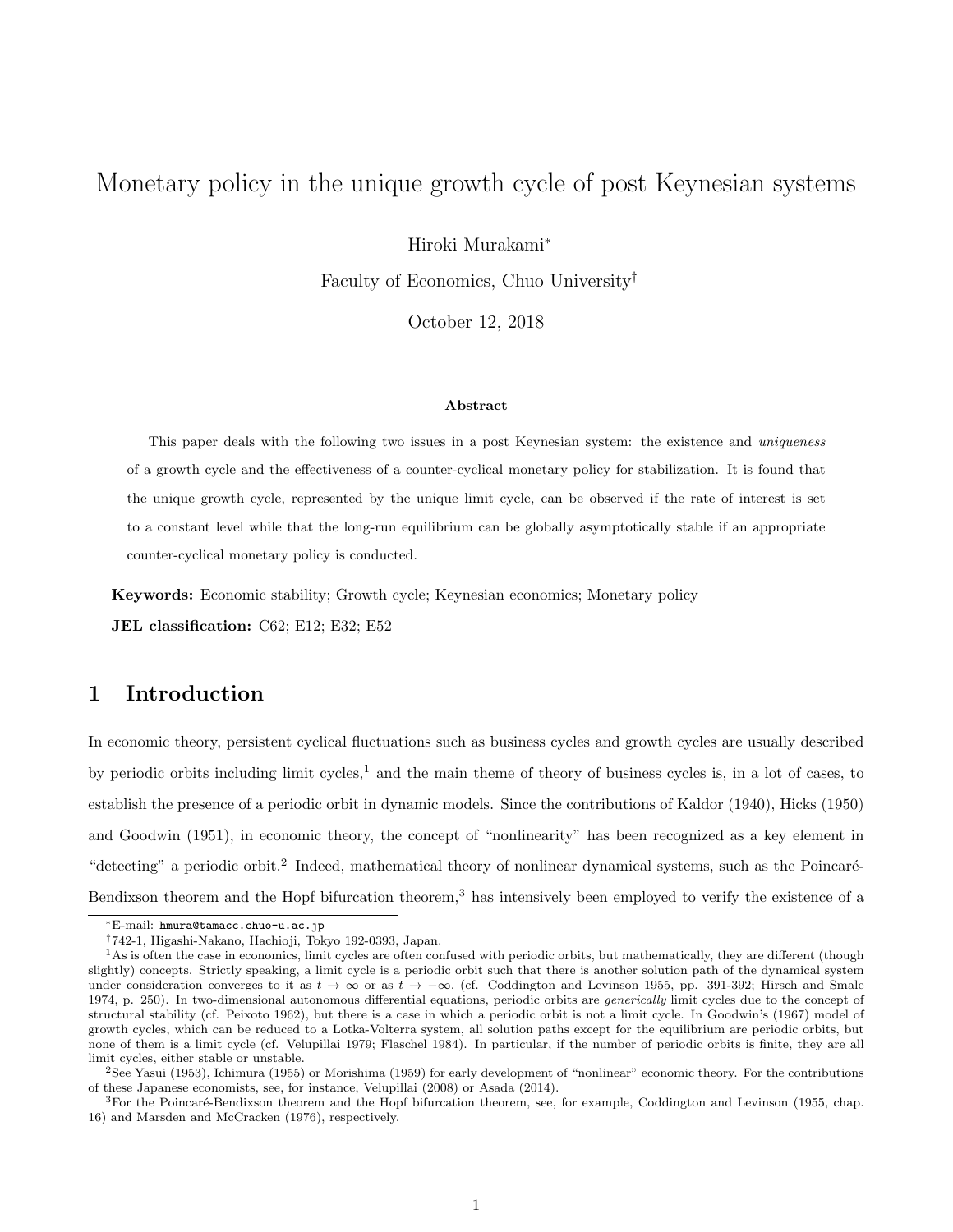periodic orbit including a limit cycle.<sup>4</sup>

Although the mechanism of persistent business cycles can be explained by the existence of a periodic orbit, the existence does not necessarily imply the uniqueness. Unless the uniqueness of a periodic orbit is obtained, the characteristics of (persistent) business cycles such as periods and amplitudes of fluctuations can dramatically be changed after large external shocks occur because the macroeconomic system under consideration can converge to a periodic orbit different from the original one. With the uniqueness of a periodic orbit, on the other hand, the macroeconomic system converges to the unique (original) business cycle even after huge shocks.<sup>5</sup> It is thus much easier to predict future economic situations when a periodic orbit is unique than when it is not. In this respect, the uniqueness of a periodic orbit has a practical merit, especially in terms of predictions.

Unfortunately, however, the uniqueness of a periodic orbit has not much been examined in economic theory due to technical difficulty. Indeed, there have been only a few papers which address the uniqueness. Ichimura (1955), Kosobud and O'Neill (1972), Lorenz (1986, 1993) and Galeotti and Gori (1989) examined the possibility that a periodic orbit is unique in Kaldor's (1940) model of business cycles, but they failed to find a realistic sufficient condition for the uniqueness.<sup>6</sup> Sasakura (1996), on the other hand, established the uniqueness in Goodwin's (1951) model of business cycles without any stringent assumption, especially on the saving function, but the investment function in Goodwin's (1951) model is itself an unrealistic one based on the "acceleration principle" of investment.<sup>7</sup> Thus, the uniqueness of a periodic orbit has not, until recently, been established theoretically in realistic situations.

Recently, in Murakami (2018a, 2018b), I tackled the issue of the unique periodic orbit and verified the uniqueness, as well as existence, of a limit cycle, which can be interpreted as persistent growth cycles in terms of economics, in post Keynesian systems with realistic features. In these works, I made use of a linear Keynesian consumption or saving function which is empirically plausible and of two investment functions, one of which is consistent with Keynes' (1936) marginal efficiency theory of investment (cf. Murakami 2018a) and the other of which is consistent with the profit principle and the "utilization principle" of investment (cf. Murakami 2018b).<sup>8</sup> In these studies, I drew the conclusion that the unique persistent business (or growth) cycle is observed, without policy interventions, in the (post) Keynesian system, which is characterized by fast quantity (or utilization) adjustment or by frequent revisions of the long-term expectation. In them, however, I took no account of the role of policy implementations.

In this paper, I begin with reviewing the conclusion on the unique growth cycle drawn in Murakami (2018b) and

<sup>&</sup>lt;sup>4</sup>For classical applications of the Poincaré-Bendixson theorem to economic theory, see, for instance, Rose (1967), Stiglitz (1967) or Chang and Smyth (1971), while, for those of the Hope bifurcation theorem, see, for instance, Torre (1977), Benhabib and Nishimura (1979) or Benhabib and Miyao (1981).

 $5$ Precisely speaking, the unique business cycle has to be (periodically) stable for obtaining this conclusion.

<sup>6</sup>Specifically, all of them had to assume that aggregate saving is a sigmoid (nonlinear) function of aggregate income (and of aggregate capital stock), but as Lorenz (1993) admitted, this assumption cannot be supported from an empirical viewpoint.

<sup>7</sup>The acceleration principle, adopted in Harrod (1936), Samuelson (1939), Hicks (1950) and Goodwin (1951), is often confused with the "profit principle" of investment, which states that investment is dependent on the level or rate of profit and was established by Kalecki (1939) and Kaldor (1940). As argued by Kaldor (1940, 1951), however, these two principles are different and the profit principle is more plausible from theoretical and empirical viewpoints than the acceleration principle is. Furthermore, as clarified by Chenery (1952), the acceleration principle implicitly assumes that capital stock is operated at full (or nearly full) capacity, but this assumption is neither realistic nor reasonable. Also, if variations in capacity utilization are taken into account and the so-called flexible accelerator is introduced, the accelerator principle is reduced to a simple version of the profit principle.

 ${}^{8}$ The utilization principle states that investment is affected by the rate of utilization and was postulated by Steindl (1952, 1979) and Rowthorn (1981).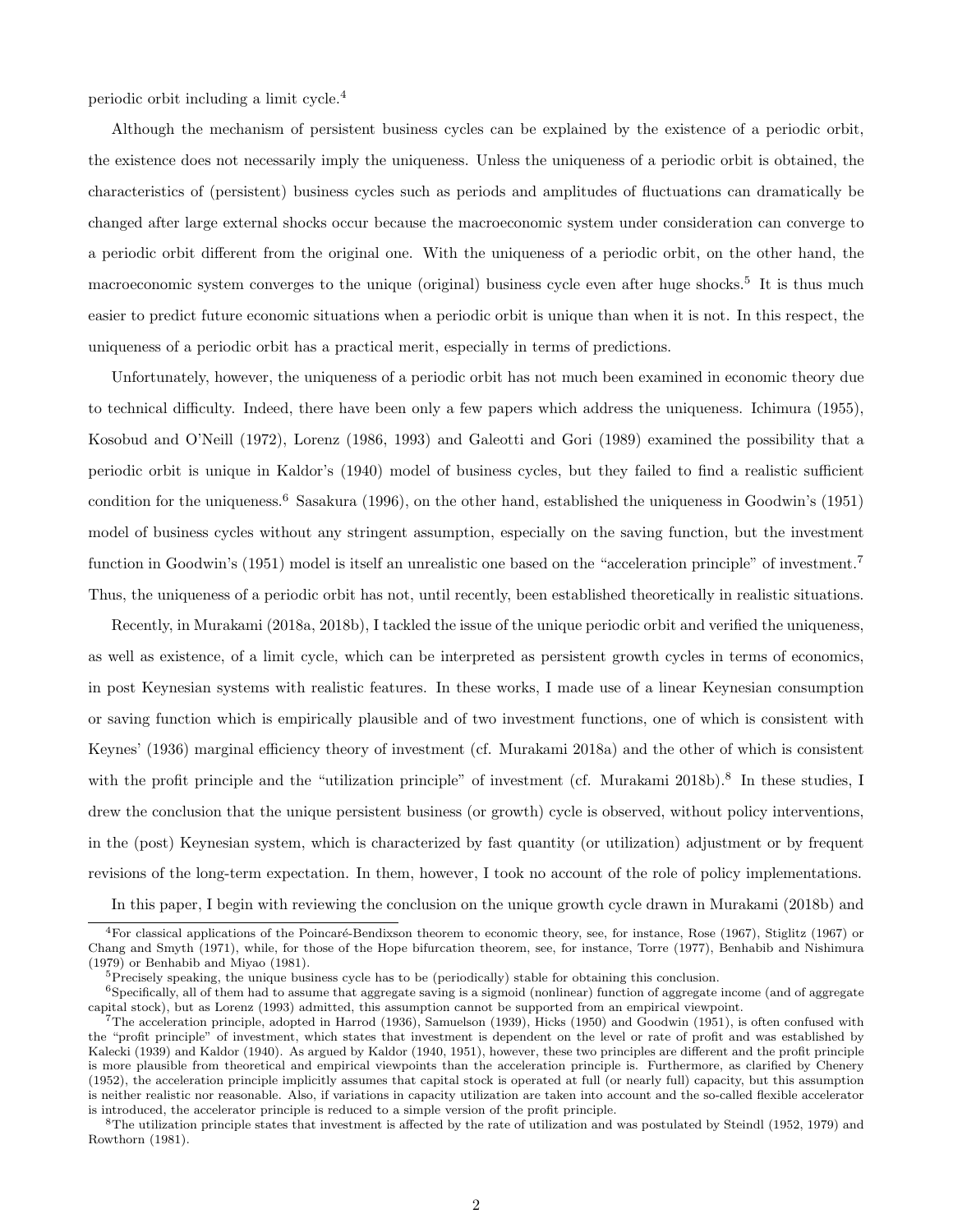then discuss the possibility that the monetary authority can, with policy interventions, stabilize the macroeconomic system exposed to persistent economic fluctuations along the unique growth cycle. This paper is organized as follows. In Section 2, I set up a post Keynesian model based on Murakami (2018b). In Section 3, I analyze the characteristics of the post Keynesian model, separately, in the cases in which the rate of interest is kept constant and in which it is changed by the monetary authority's feedback (counter-cyclical) policy. Specifically, I confirm the conclusion given by Murakami (2018b) that, when the rate of interest is constant, a periodic orbit or a limit cycle, which can be viewed as persistent growth cycles, uniquely exists, if the speed of quantity adjustment is high enough (Section 3.1) and then demonstrate that the unique limit cycle (or growth cycle) is eliminated and the long-run equilibrium gains the "global" asymptotic stability, if the monetary authority conducts a proper (or "moderate") counter-cyclical interest rate policy (Section 3.2). In Section 4, I summarize my analysis and conclude this paper. In Appendix, I provide the mathematical theorem to be utilized in my analysis.

### 2 The model

In this section, I first formalize the consumption and investment functions from Keynesian perspectives and then set up a dynamical system composed of differential equations of the output-capital ratio, which can be identified with the rate of utilization,  $9$  and of per capita stock of capital.

#### 2.1 Consumption

To begin, I describe aggregate consumption in the following way:

$$
C = c_0 N + c(Y - T),\tag{1}
$$

where c is a positive constant less than unity and  $c_0$  is a nonnegative constant. In (1), Y, C, T and N stand for aggregate income or output, aggregate consumption expenditure, government income tax and the size of population, respectively;  $c$  and  $c_0$  represent the marginal propensity to consume and the base level of individual consumption, respectively. Equation (1) implies that aggregate consumption  $C$  is affected positively by aggregate disposable income  $Y - T$  and that aggregate base consumption is proportionate to population  $N^{10}$ . The consumption function (1) can be adapted to the context of economic growth (or of economic decline) because aggregate base consumption  $c_0N$  varies at the same rate as the (natural) rate of economic growth.

<sup>9</sup>By assuming that the level of potential output is proportional to that of capital stock, I may identify the output-capital ratio with the rate of utilization because the latter is proportional to the former.

 $10$ The consumption function (1) is conceptually identical with those given by Murakami (2018a, 2018b). This consumption function can be related to the saving functions presented in recent studies on the Kaleckian system (cf. Allain 2015; Lavoie 2016).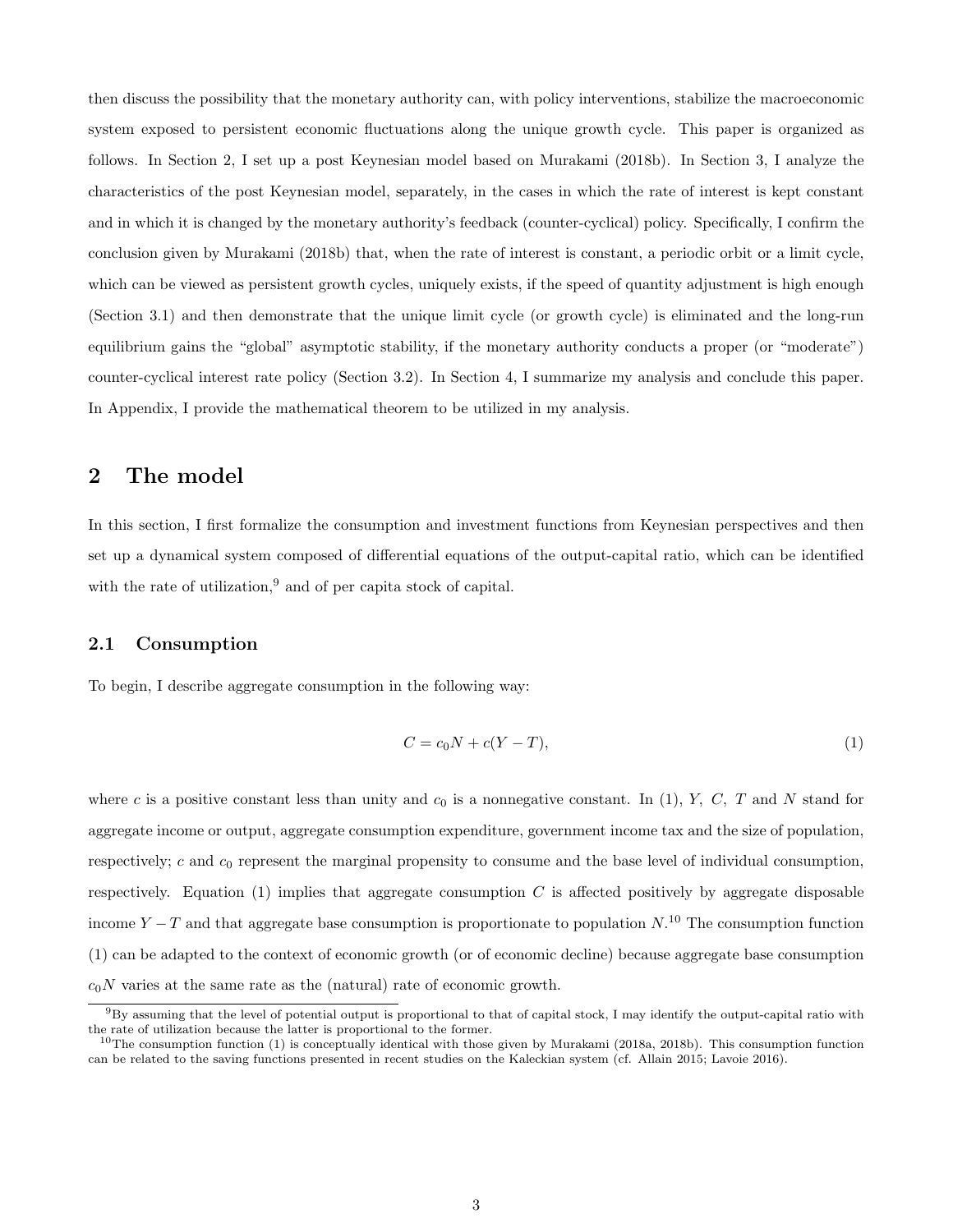#### 2.2 Investment

Based on the Keynesian theory of investment, I assume that the rate of gross capital formation (i.e., the ratio of aggregate gross investment to aggregate capital stock) is expressed by a function of the rate of utilization (or the ratio of aggregate output to aggregate capital stock) and the rate of interest in the following way:

$$
\frac{I}{K} = f(u, r). \tag{2}
$$

In  $(2)$ , I, K, u and r stand for aggregate gross investment, aggregate capital stock, the rate of utilization (or the output-capital ratio)  $Y/K$  and the rate of interest, respectively; f is the (gross) capital formation function. Equation (2) states that the rate of gross capital formation  $I/K$  is related to the rate of utilization u and to that of interest r, and it is consistent with the Keynesian theory of investment.<sup>11</sup>

Following the same argument as in Murakami (2018b), I give a specific form to the capital formation function f. For this purpose, I introduce the hypothetical postulate that all firms can choose only two types of investment behavior: "optimistic" and "pessimistic" plans. A firm is assumed to set its rate of gross capital formation to  $f_0$ (resp.  $f_p$ ) if it chooses the "optimistic" (resp. "pessimistic") plan, where  $f_o$  and  $f_p$  are nonnegative constants with  $f_p < f_o$ <sup>12</sup> Under this hypothesis, I can describe the rate of gross capital formation, in the aggregate sense, as a consequence of the distribution of heterogeneous firms.<sup>13</sup> Denoting the share of "optimistic" firms by p, I can calculate the (aggregate) rate of gross capital formation  $f$  as follows:

$$
f = pf_o + (1 - p)f_p.
$$
\n
$$
(3)
$$

I turn to the relationship of the rate of utilization  $u = Y/K$  and the rate of interest r to the share of "optimistic" firms p. Since u is positively related to the rate of gross profit (on capital),<sup>14</sup> I may say that the larger u is, the more profitable (fixed) investment is. I can thus suppose that the share of "optimistic" firms  $p$  is affected positively by u and negatively by r. In the same way as in logistic regression analysis, I may relate p to u and r in the following form:

$$
\ln\left(\frac{p}{1-p}\right) = \eta_u u - \eta_r r - \eta_0,\tag{4}
$$

where  $\eta_u$  and  $\eta_r$  are positive constants and  $\eta_0$  is a real constant.

 $11$ Equation (2) reflects Keynes' (1936, chap. 11) theory of investment and the profit and utilization principles of investment (cf. Kalecki 1939, 1971; Kaldor 1940; Steindl 1952, 1979; Rowthorn 1981). Note that when aggregate capital share is constant, the profit and utilization principles are identical with each other. For a microeconomic foundation of the profit principle, see Murakami (2016).

<sup>&</sup>lt;sup>12</sup>It is also assumed that  $f_p < \delta + \nu < f_o$ , where  $\delta$  and  $\nu$  are defined later.

<sup>&</sup>lt;sup>13</sup>Based upon the concept of statistical physics, Aoki and Yoshikawa (2007) and Yoshikawa (2015) suggested that aggregate data, as a consequence of macroeconomic or collective behavior of heterogeneous agents, should be interpreted in terms of "distributions." My hypothetical treatment is consistent with their suggestions.

<sup>&</sup>lt;sup>14</sup>Denoting aggregate capital share by  $\pi \in (0,1)$ , I can give the rate of (gross) profit by  $\pi u$ . In this paper, I suppose that aggregate capital share  $\pi$  is constant because it has been known to be roughly constant in the long run (cf. Kaldor 1961; Jones 2016). Under this postulate, the rate of utilization  $u$  can be viewed as an index of profitability.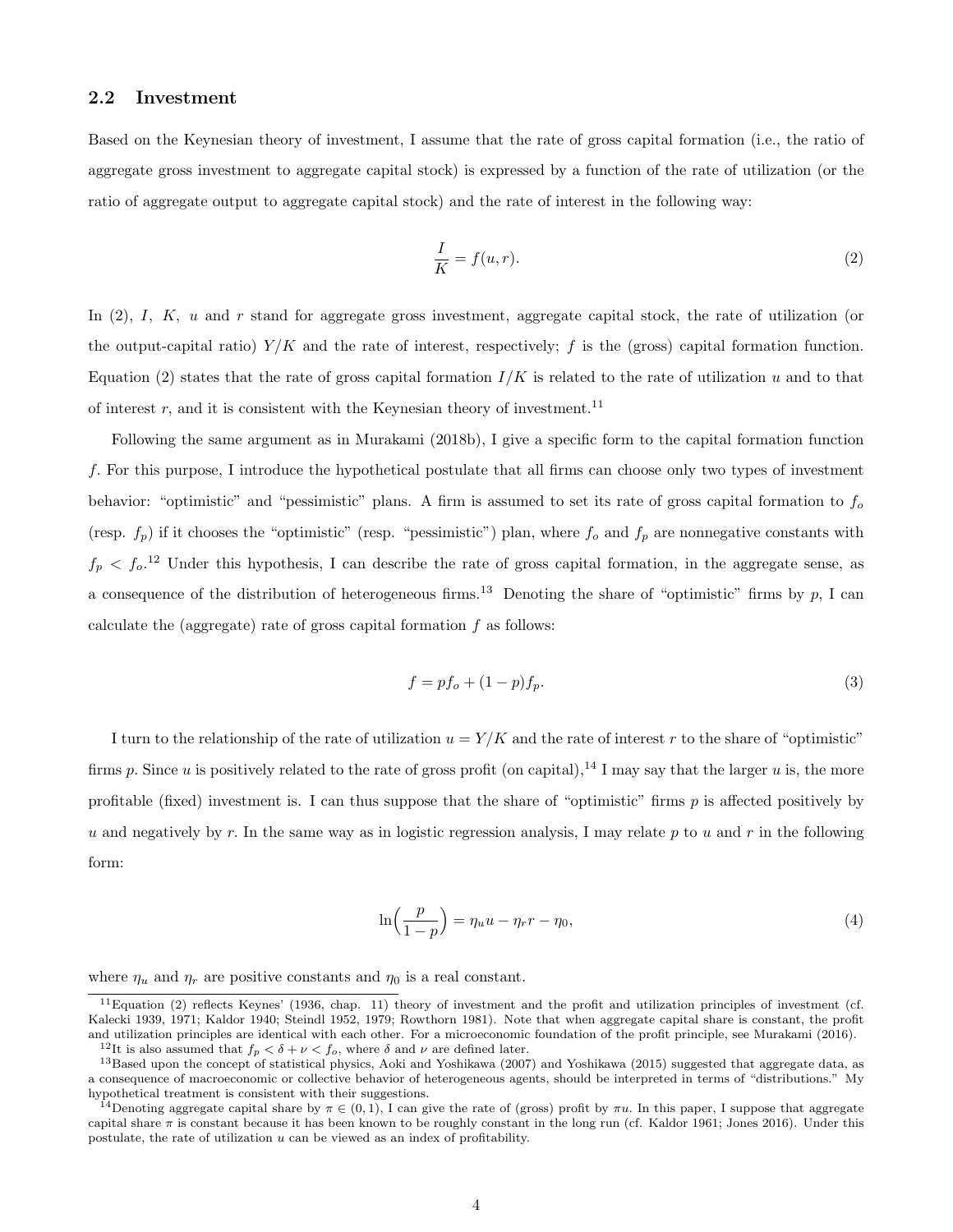By substituting  $(4)$  in  $(3)$ , I can provide the following form of  $f$ :

$$
\frac{I}{K} = f(u,r) = \frac{f_o(\eta_u u - \eta_r r - \eta_0) + f_p}{1 + \exp(\eta_u u - \eta_r r - \eta_0)}.
$$
\n(5)

Since p is allowed to vary in  $[0, 1]$ , any number in  $[f_p, f_o]$  can be realized as the resultant aggregate rate of gross capital formation f. If  $f_o$  and  $f_p$  are taken as the upper and lower limits of each firm's rate of gross capital formation, respectively, our "binary-choice" hypothesis can be seen to describe any feasible outcome of aggregate capital formation.<sup>15</sup> Note that this capital formation function, illustrated in figure 1, is consistent with Kaldor's (1940) sigmoid investment function.



Figure 1: Capital formation function

#### 2.3 Government expenditure and income tax

For simplicity, I assume that government expenditure  $G$  is proportionate to the size of population  $N$  as follows:

$$
G = gN,\tag{6}
$$

where g is a positive constant. In  $(6)$ , it is assumed that the government conducts no counter-cyclical fiscal policy. In this paper, I simply suppose that government expenditure G changes with the size of population N.

I also assume that the government collects its income tax  $T$  by the following simple rule:

$$
T = \tau Y - \tau_0 N,\tag{7}
$$

where  $\tau$  is a positive constant less than unity and  $\tau_0$  is a nonnegative constant. In (7),  $\tau$  and  $\tau_0$  represent the marginal rate of tax and the base level of individual tax, respectively.

<sup>&</sup>lt;sup>15</sup>For similar specifications of the investment function, see, for instance, Skott (1989, chap. 6), Franke (2014) or Murakami (2018b).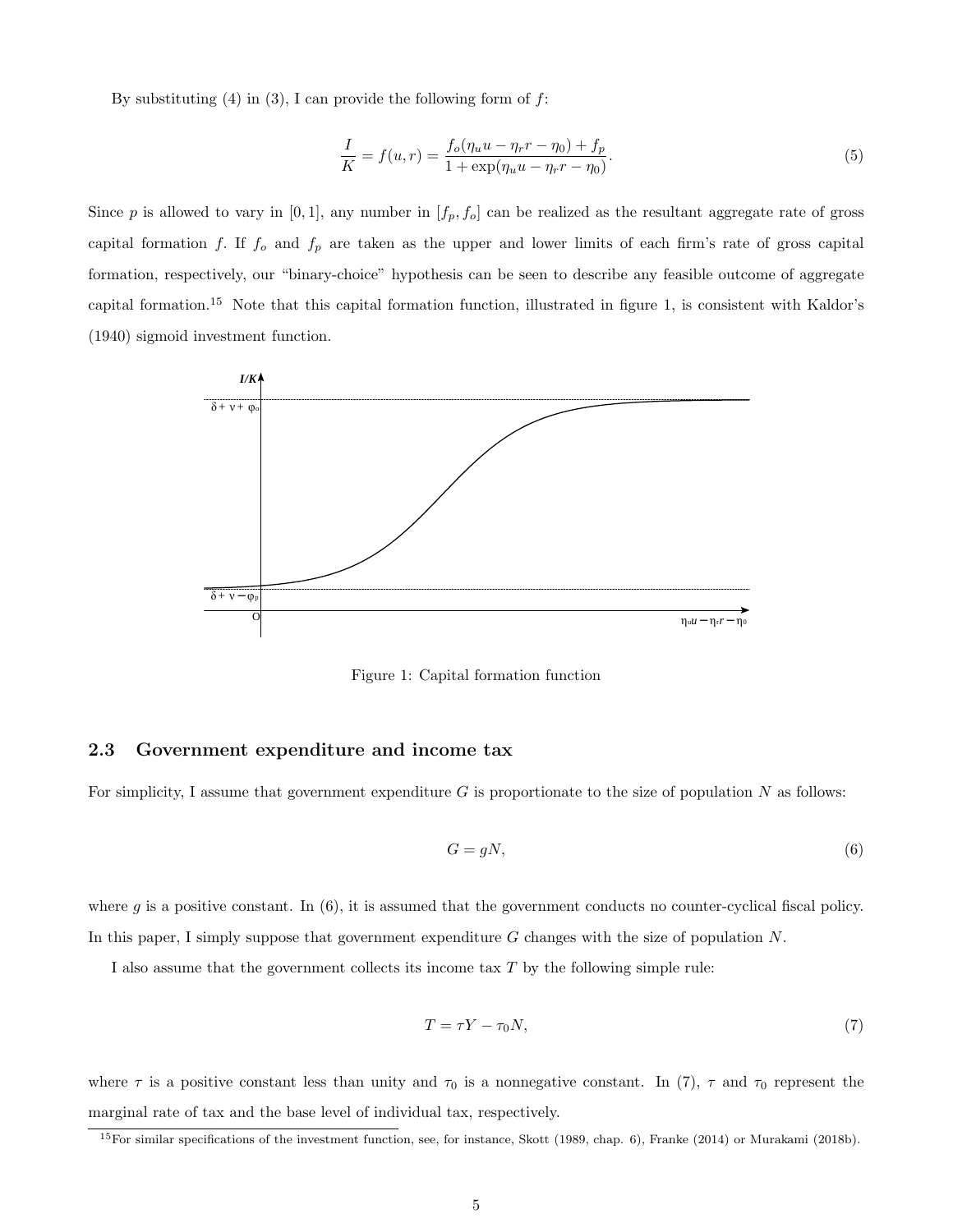Therefore, I can, substituting  $(7)$  in  $(1)$ , obtain the following consumption function:

$$
C = (c_0 + c\tau_0)N + c(1 - \tau)Y.
$$
\n(8)

#### 2.4 Quantity or utilization adjustment

Following the Keynesian or Kaleckian tradition, I introduce the following formulation for utilization adjustment, one kind of quantity adjustment:

$$
\dot{u} = \alpha \left( \frac{C + I + G}{K} - \frac{Y}{K} \right),\tag{9}
$$

where  $\alpha$  is a positive constant. In (9),  $\alpha$  represents the speed of quantity (utilization) adjustment. Equation (9) means that the rate of utilization  $u$  is adjusted in response to that difference between aggregate demand per unit of capital stock  $(C + I + G)/K$  and  $u = Y/K$ , which is equal to aggregate excess demand or supply per unit of capital stock.<sup>16</sup>

Putting (5), (6) and (8) in (9), I can obtain the following equation:

$$
\dot{u} = \alpha \left[ \frac{f_o \exp(\eta_u u - \eta_r r - \eta_0) + f_p}{1 + \exp(\eta_u u - \eta_r r - \eta_0)} - \sigma u + \frac{a}{k} \right].
$$
\n(10)

where  $\sigma = 1 - c(1 - \tau) > 0$  and  $a = c_0 + g + c\tau_0 > 0$ . In (10), k stands for per capita stock of capital K/N.

#### 2.5 Capital formation

The following equation describes aggregate capital formation process:

$$
\frac{\dot{K}}{K} = \frac{I}{K} - \delta,\tag{11}
$$

where  $\delta$  is a positive constant. In (11),  $\delta$  represents the rate of capital depreciation.

Substituting (5) in (11), I can obtain the following expression:

$$
\frac{\dot{K}}{K} = \frac{f_o \exp(\eta_u u - \eta_r r - \eta_0) + f_p}{1 + \exp(\eta_u u - \eta_r r - \eta_0)} - \delta.
$$
\n(12)

<sup>&</sup>lt;sup>16</sup>Since firms determine their level of production on the basis of their (current) level of capacity, it is reasonable to think that the rate of utilization, proportionate to the output-capital ratio, is an adjusting variable in firms' daily production process. Indeed, the formalization in (9) has been adopted in a lot of studies of the post Keynesian or Kaleckian system (cf. Chiarella and Flaschel 2000; Sasaki 2014; Murakami and Asada 2018).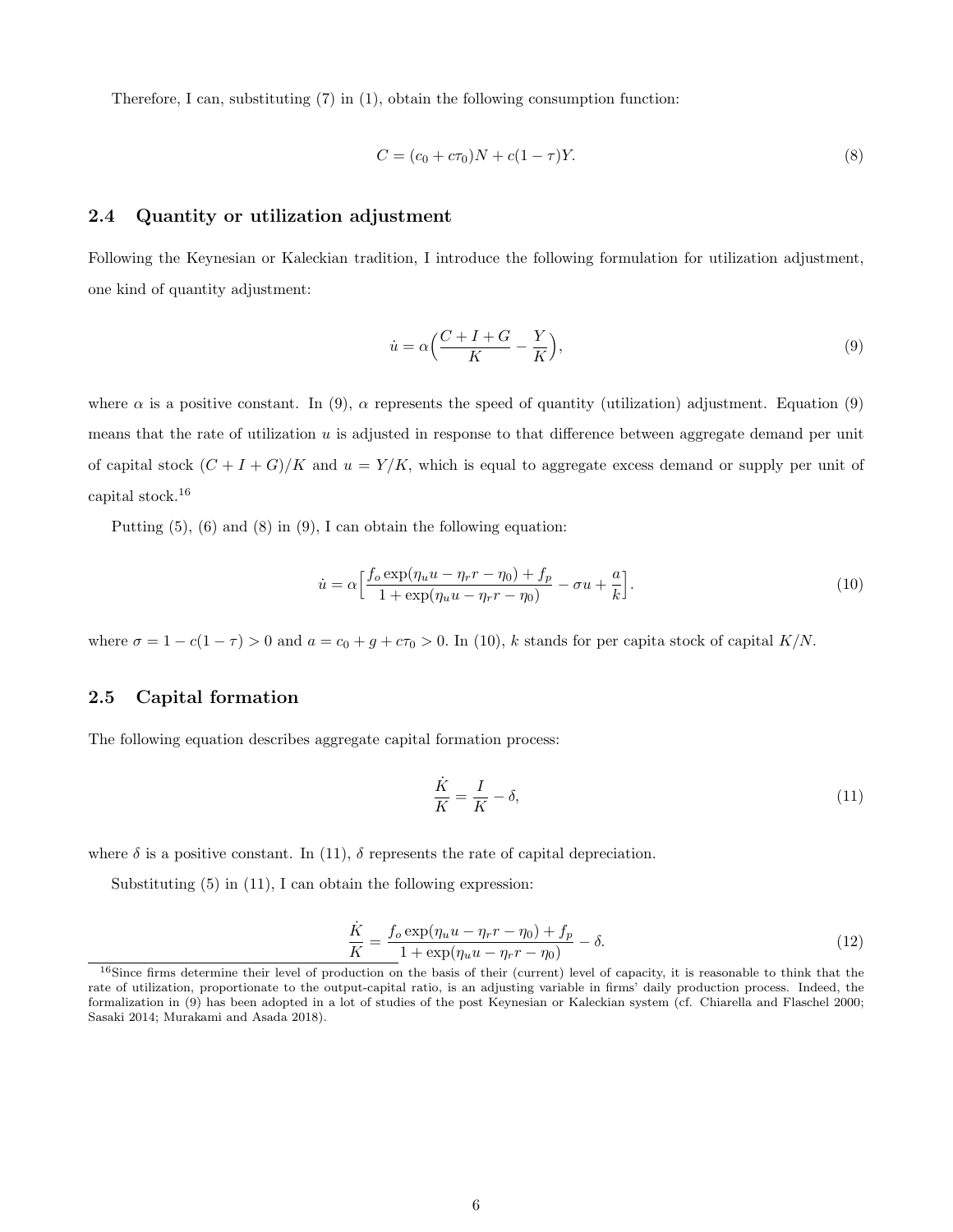#### 2.6 Population changes

To allow for economic growth or decline due to demographic changes, I assume that the size of population N varies at a constant rate as follows:

$$
\frac{\dot{N}}{N} = \nu,\tag{13}
$$

where  $\nu$  is a real constant. For the constant rate of population change  $\nu$ , it is assumed that  $f_p < \delta + \nu < f_o$ .

By combining (12) and (13), I can obtain the following differential equation of per capital capital stock  $k = K/N$ :

$$
\frac{\dot{k}}{k} = \frac{\varphi_o \exp(\eta_u u - \eta_r r - \eta_0) - \varphi_p}{1 + \exp(\eta_u u - \eta_r r - \eta_0)},\tag{14}
$$

where  $\varphi_o = f_o - (\delta + \nu) > 0$  and  $\varphi_p = \delta + \nu - f_p > 0$ .

### 2.7 Full system: System (K)

The dynamical system to be analyzed is given as follows:

$$
\dot{u} = \alpha \left[ \frac{f_o \exp(\eta_u u - \eta_r r - \eta_0) + f_p}{1 + \exp(\eta_u u - \eta_r r - \eta_0)} - \sigma u + \frac{a}{k} \right]
$$
  
\n
$$
= \alpha \left[ \delta + \nu + \frac{\varphi_o \exp(\eta_u u - \eta_r r - \eta_0) - \varphi_p}{1 + \exp(\eta_u u - \eta_r r - \eta_0)} - \sigma u + \frac{a}{k} \right],
$$
  
\n
$$
\frac{\dot{k}}{k} = \frac{\varphi_o \exp(\eta_u u - \eta_r r - \eta_0) - \varphi_p}{1 + \exp(\eta_u u - \eta_r r - \eta_0)}.
$$
\n(14)

The system of (10) and (14) is denoted by "System (K)" (to signify "Keynesian") in what follows.

### 3 Analysis

To figure out the effect of counter-cyclical monetary policy, I examine first the case in which the rate of interest  $r$ is constant and then the one in which  $r$  is adjusted in response to the gap between the rate of utilization and that corresponding to full utilization, denoted by  $u - u_f$ .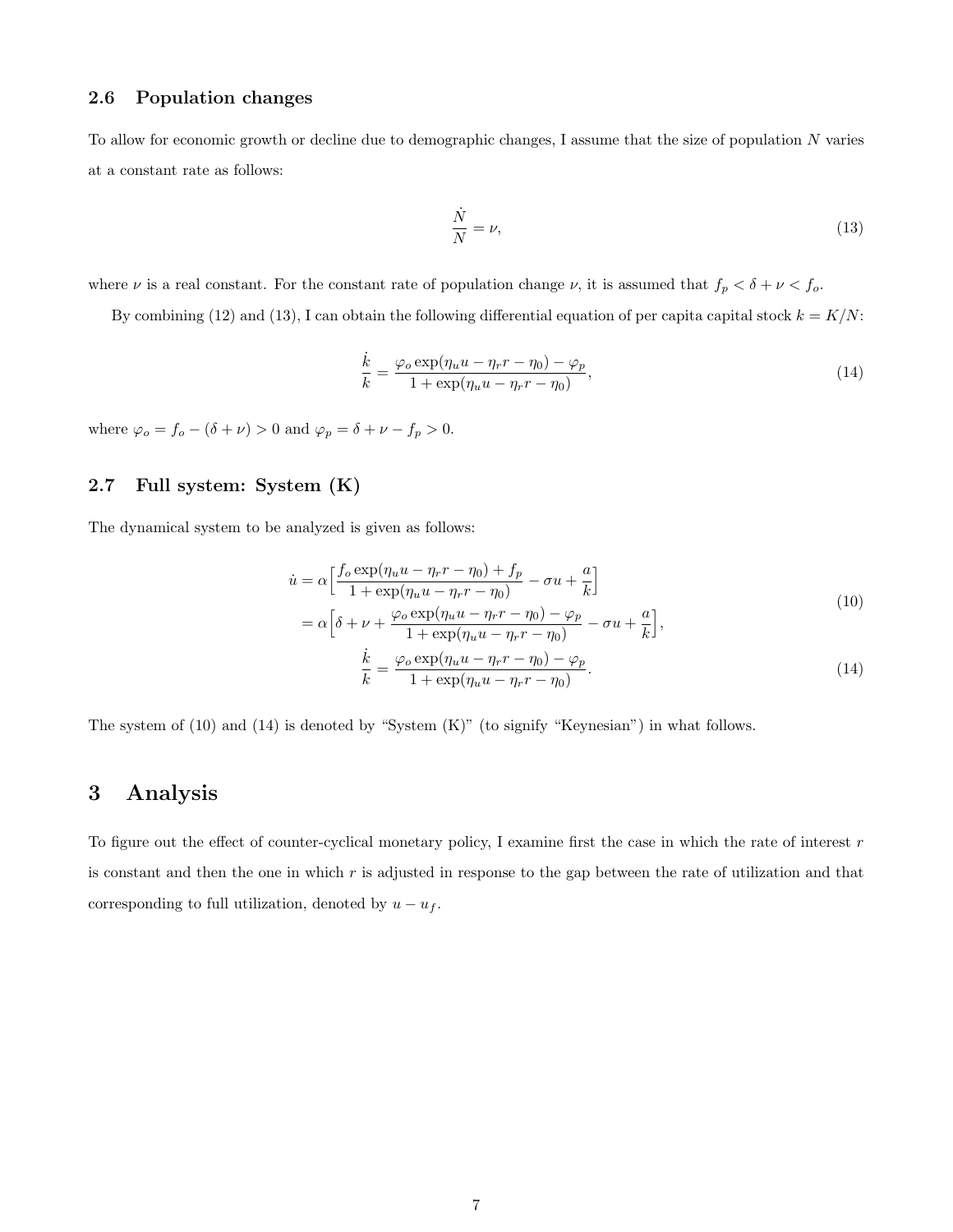#### 3.1 The constant rate of interest: System  $(K^*)$

To begin, I consider the case in which the rate of interest  $r$  is set to a constant by the monetary authority. In this case, System (K) can be written in the following form:

$$
\dot{u} = \alpha \left[ \delta + \nu + \frac{\varphi_o \exp(\eta_u u - \eta_r r^* - \eta_0) - \varphi_p}{1 + \exp(\eta_u u - \eta_r r^* - \eta_0)} - \sigma u + \frac{a}{k} \right],\tag{15}
$$

$$
\frac{\dot{k}}{k} = \frac{\varphi_o \exp(\eta_u u - \eta_r r^* - \eta_0) - \varphi_p}{1 + \exp(\eta_u u - \eta_r r^* - \eta_0)},\tag{16}
$$

where  $r^*$  is a nonnegative constant set by the monetary authority. In what follows, the system of  $(15)$  and  $(16)$ , or System (K) with  $r = r^*$ , is denoted by "System  $(K^*)$ ."

I define an equilibrium point of System  $(K^*)$  as a point  $(u, k) \in \mathbb{R}^2_{++}$  at which  $\dot{u} = \dot{k} = 0$ . Then, an equilibrium point of System  $(K^*)$ ,  $(u^*, k^*)$ , can be redefined as a solution of the following simultaneous equations:

$$
0 = \delta + \nu + \frac{\varphi_o \exp(\eta_u u - \eta_r r^* - \eta_0) - \varphi_p}{1 + \exp(\eta_u u - \eta_r r^* - \eta_0)} - \sigma u + \frac{a}{k},
$$

$$
0 = \frac{\varphi_o \exp(\eta_u u - \eta_r r^* - \eta_0) - \varphi_p}{1 + \exp(\eta_u u - \eta_r r^* - \eta_0)}.
$$

The unique equilibrium point of System  $(K^*)$ , provided it exists, can easily be calculated as follows:

$$
(u^*,k^*) = \left(\frac{\eta_0 + \eta_r r^* + \ln \varphi_p - \ln \varphi_o}{\eta_u}, \frac{\eta_u a}{\sigma(\eta_0 + \eta_r r^* + \ln \varphi_p - \ln \varphi_o) - \eta_u(\delta + \nu)}\right). \tag{17}
$$

To make sure that the unique equilibrium point  $(u^*, k^*)$  lies on the economic meaningful domain of  $\mathbb{R}^2_{++}$ , I impose the following assumption.

Assumption 1. The following condition is satisfied:

$$
r^* > \frac{1}{\eta_r} \left[ \frac{\eta_u(\delta + \nu)}{\sigma} + (\ln \varphi_o - \ln \varphi_p) - \eta_0 \right].
$$
 (18)

Condition (18) holds if the rate of interest  $r^*$  is sufficiently large or if the parameter  $\eta_r$  is sufficiently large (i.e., if investment is elastic enough to a change in the rate of interest). Under Assumption 1, I can ensure the existence and uniqueness of an economically meaningful equilibrium point of System  $(K^*)$ .

I confirm that the values of  $u(t)$  and of  $k(t)$  are positive all the time for every solution path of System  $(K^*)$  with its initial condition  $(u(0), k(0)) \in \mathbb{R}^2_{++}$ . As for  $k(t)$ , it is easily known from (14) to be positive for all  $t \geq 0$  provided that  $k(0) > 0$ . Then, it suffices to check that  $u(t)$  is positive all the time along every solution path of System  $(K^*)$ . For this purpose, we only have to see that  $\dot{u} > 0$  for  $u = 0$  and for every  $k > 0$ :

$$
\dot{u}|_{u=0} = \alpha \Big[ \frac{f_o + f_p \exp(\eta_r r^* + \eta_0)}{1 + \exp(\eta_r r^* + \eta_0)} + \frac{a}{k} \Big] > 0.
$$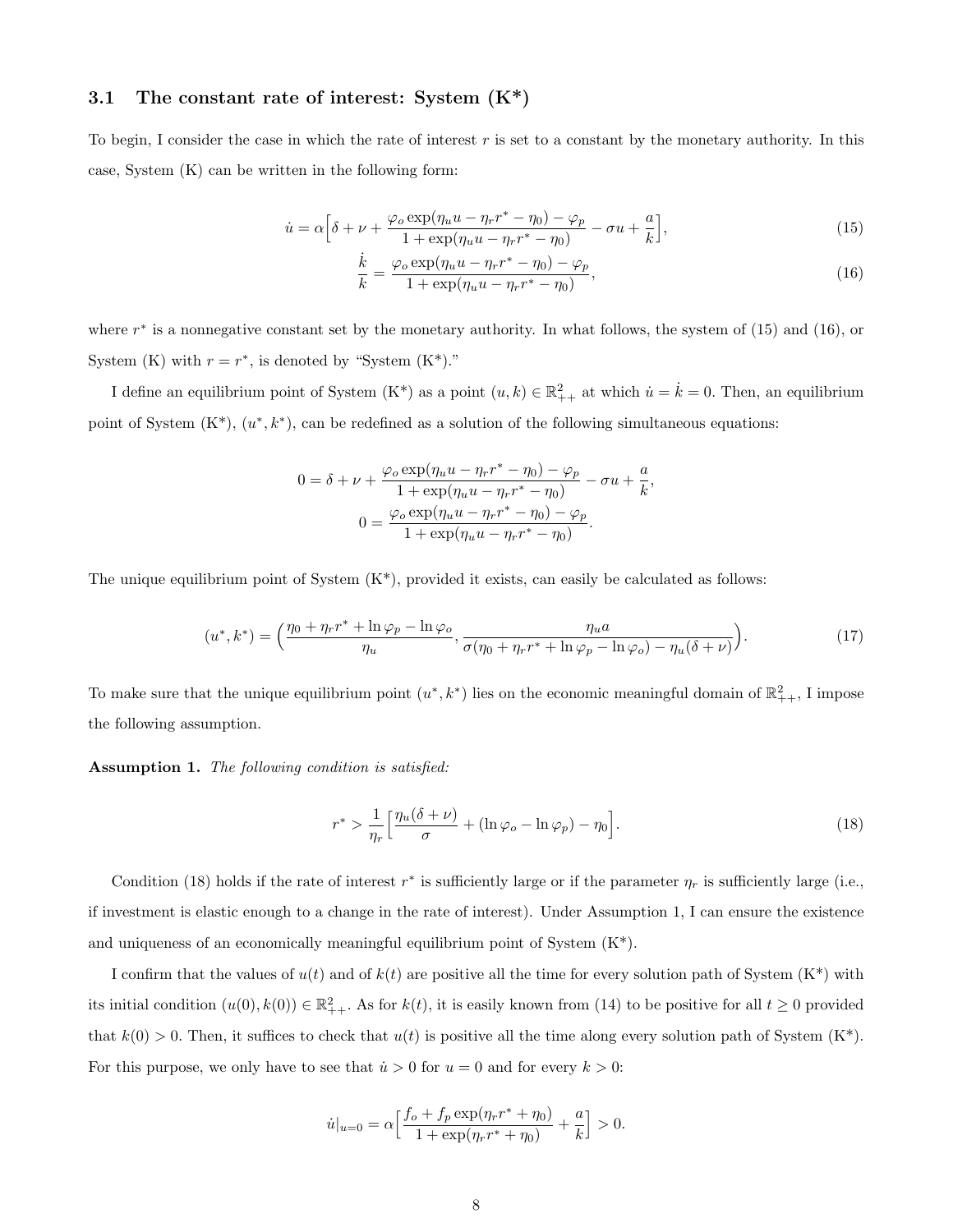This inequality turns out to hold because  $0 \le f_p < f_o$ . I can thus find that  $(u(t), k(t)) \in \mathbb{R}^2_{++}$  along every solution path of System  $(K^*)$  with  $(u(0), k(0)) \in \mathbb{R}^2_{++}$ .

To facilitate the analysis, I reformulate System  $(K^*)$  by introducing the following new variables x and y:

$$
x = u - u^*,\tag{19}
$$

$$
y = \ln k^* - \ln k,\tag{20}
$$

where  $(u^*, k^*)$  is the unique equilibrium defined by (17). Substituting (19) and (20) in System  $(K^*)$ , I can obtain the following system:

$$
\dot{x} = \phi(y) - F(x),\tag{21}
$$

$$
\dot{y} = -g(x),\tag{22}
$$

where

$$
g(x) = \frac{\varphi_o \varphi_p}{\varphi_o + \varphi_p \exp(\eta_u x)} [\exp(\eta_u x) - 1],
$$
\n(23)

$$
F(x) = \alpha[\sigma x - g(x)],\tag{24}
$$

$$
\phi(y) = \alpha \left[ \frac{\sigma}{\eta_u} (\eta_0 + \eta_r r^* + \ln \varphi_p - \ln \varphi_o) - (\delta + \nu) \right] [\exp(y) - 1]. \tag{25}
$$

In what follows, the system of (21) and (22) with (23)-(25) is denoted by System  $(L^*)$ .<sup>17</sup> To investigate the properties of System  $(K^*)$ , I have a closer look at System  $(L^*)$  instead of System  $(K^*)$ . Note that the unique equilibrium point of System  $(L^*)$  is given by  $(x^*, y^*) = (0, 0)$ .

Now I explore the possibility of emergence of persistent growth cycles, represented by a periodic orbit, in System  $(K^*)$ . To begin, I turn to local asymptotic stability of the unique equilibrium in System  $(L^*)$ . The Jacobian matrix of System  $(L^*)$  evaluated at the unique equilibrium  $(0,0)$ , denoted by  $J^*$ , is given by

$$
J^* = \left( \begin{array}{cc} \alpha[\eta_u \varphi_o \varphi_p/(\varphi_o + \varphi_p) - \sigma] & \alpha[\sigma(\eta_0 + \eta_r r^* - \ln \varphi_o + \ln \varphi_p)/\eta_u - (\delta + \nu)] \\ -\eta_u \varphi_o \varphi_p/(\varphi_o + \varphi_p) & 0 \end{array} \right).
$$

The trace and determinant of  $J^*$  are given as follows:

$$
\operatorname{tr}\,J^* = \alpha \Big(\frac{\eta_u \varphi_o \varphi_p}{\varphi_o + \varphi_p} - \sigma\Big),
$$
  

$$
\operatorname{det}\,J^* = \alpha \frac{\varphi_o \varphi_p}{\varphi_o + \varphi_p} [\sigma(\eta_0 + \eta_r r^* - \ln \varphi_o + \ln \varphi_p) - \eta_u(\delta + \nu)] > 0,
$$

 $17$ System (L<sup>\*</sup>) can be regarded as a generalized Liénard system. For generalized Liénard systems, see, for instance, Xiao and Zhang (2003).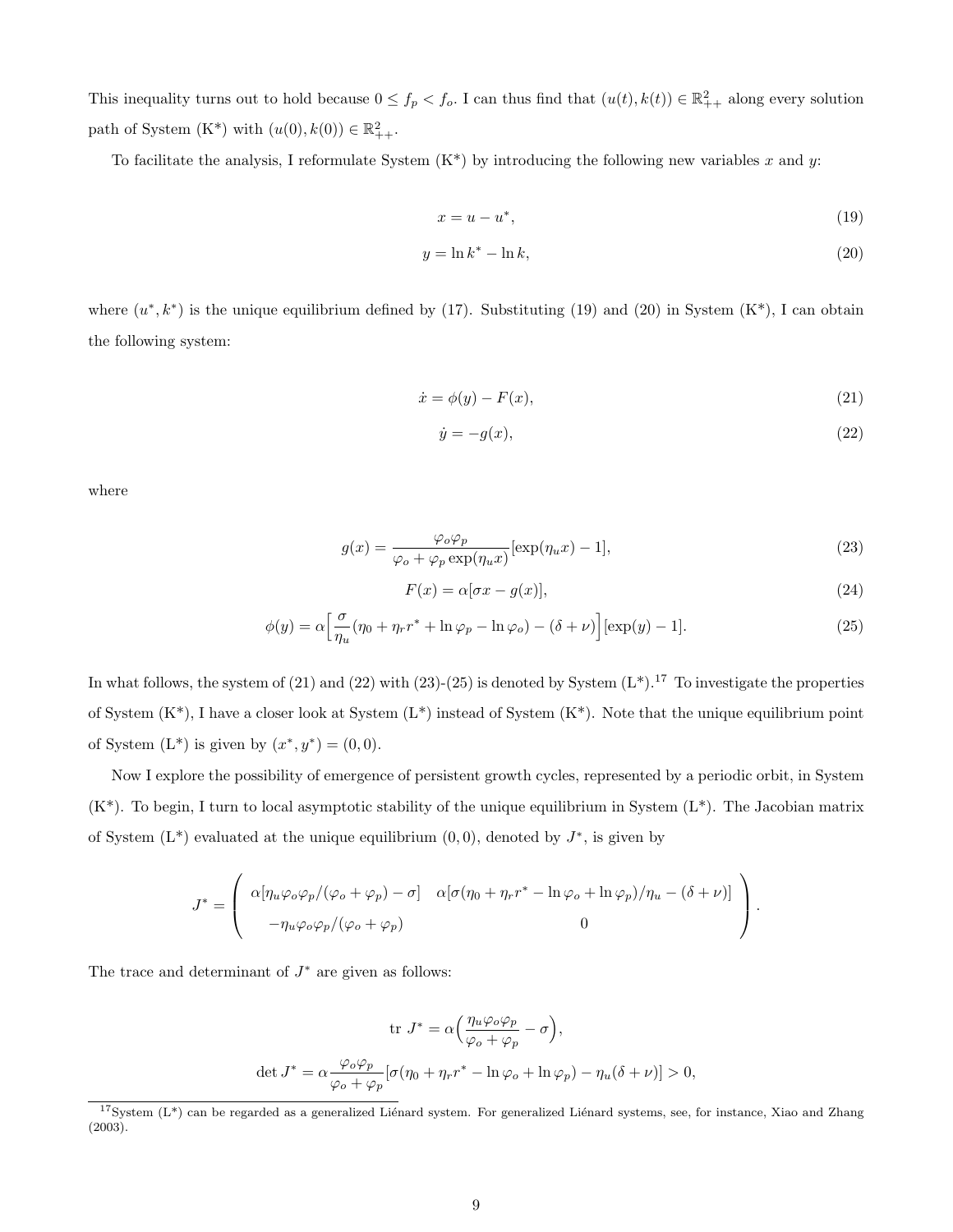where the inequality follows from Assumption 1. Then, the unique equilibrium point is not a saddle point. For the emergence of a periodic orbit, I make the following assumption.

Assumption 2. The following condition is satisfied:

$$
\frac{\eta_u \varphi_o \varphi_p}{\varphi_o + \varphi_p} > \sigma.
$$
\n(26)

The economic implication of this assumption can be expounded as follows. The left hand side of (26) is the marginal propensity to invest, while the right hand side is that to save with income tax taken into consideration. In this sense, condition (26) requires that the marginal propensity to save be smaller than that to invest at the unique equilibrium, i.e., that the Keynesian stability condition (cf. Marglin and Bhaduri 1990) be violated at this point. As Kaldor (1940) insisted, the violation of the Keynesian stability condition plays a pivotal role for the emergence of persistent business cycles in the Keynesian system.<sup>18</sup>

Next, I detect a (nonempty) compact and positively invariant region in System  $(L^*)$ . To this end, I draw the phase diagram of System (L<sup>\*</sup>). First, I have a look at the loci of  $\dot{x} = 0$  and of  $\dot{y} = 0$  of System (L<sup>\*</sup>). As regards the locus of  $\dot{y} = 0$ , I can see from (22) and (23) that it is given by  $x = 0$ . As for the locus of  $\dot{x} = 0$ , it is given by  $\phi(y) = F(x)$ . To scrutinize this locus, I first consider the characteristics of  $F(x)$ . I can easily calculate  $F'(x)$  as follows:

$$
F'(x) = \alpha \Big\{ \sigma - \eta_u \varphi_o \varphi_p (\varphi_o + \varphi_p) \frac{\exp(\eta_u x)}{[\varphi_o + \varphi_p \exp(\eta_u x)]^2} \Big\}.
$$
 (27)

I can then calculate the two roots of  $F'(x) = 0$ , denoted by  $x'$  and  $\overline{x}'$ , as follows:

$$
\underline{x}' = \frac{1}{\eta_u} \ln \left( \frac{\varphi_o \{ \eta_u(\varphi_o + \varphi_p) - 2\sigma - \sqrt{\eta_u(\varphi_o + \varphi_p)} [\eta_u(\varphi_o + \varphi_p) - 4\sigma]}{2\sigma \varphi_p} \right) < 0,\tag{28}
$$

$$
\overline{x}' = \frac{1}{\eta_u} \ln \left( \frac{\varphi_o \{ \eta_u(\varphi_o + \varphi_p) - 2\sigma + \sqrt{\eta_u(\varphi_o + \varphi_p)} [\eta_u(\varphi_o + \varphi_p) - 4\sigma]}{2\sigma \varphi_p} \right) > 0, \tag{29}
$$

where the inequalities follow from Assumption 2. It then follows that  $F'(x) > 0$  for  $x < \underline{x}'$  or  $x > \overline{x}'$  and  $F'(x) < 0$ for  $x \in (\underline{x}', \overline{x}')$ . Thus, I have  $F(\underline{x}') > F(0) = 0 > F(\overline{x}')$ . Since  $F(\pm \infty) = \pm \infty$ , I can find that  $F(x) = 0$  has exactly two roots  $\underline{x}_0$  and  $\overline{x}_0$  besides  $x = 0$  with  $\underline{x}_0 < \underline{x}' < 0 < \overline{x}' < \overline{x}_0$ . Thus, I can draw the graph of  $F(x)$  as in figure 2.

 $18$ Recently, Skott (2012) and Murakami (2018b) reported that the marginal propensity to save is less than that to invest in reality.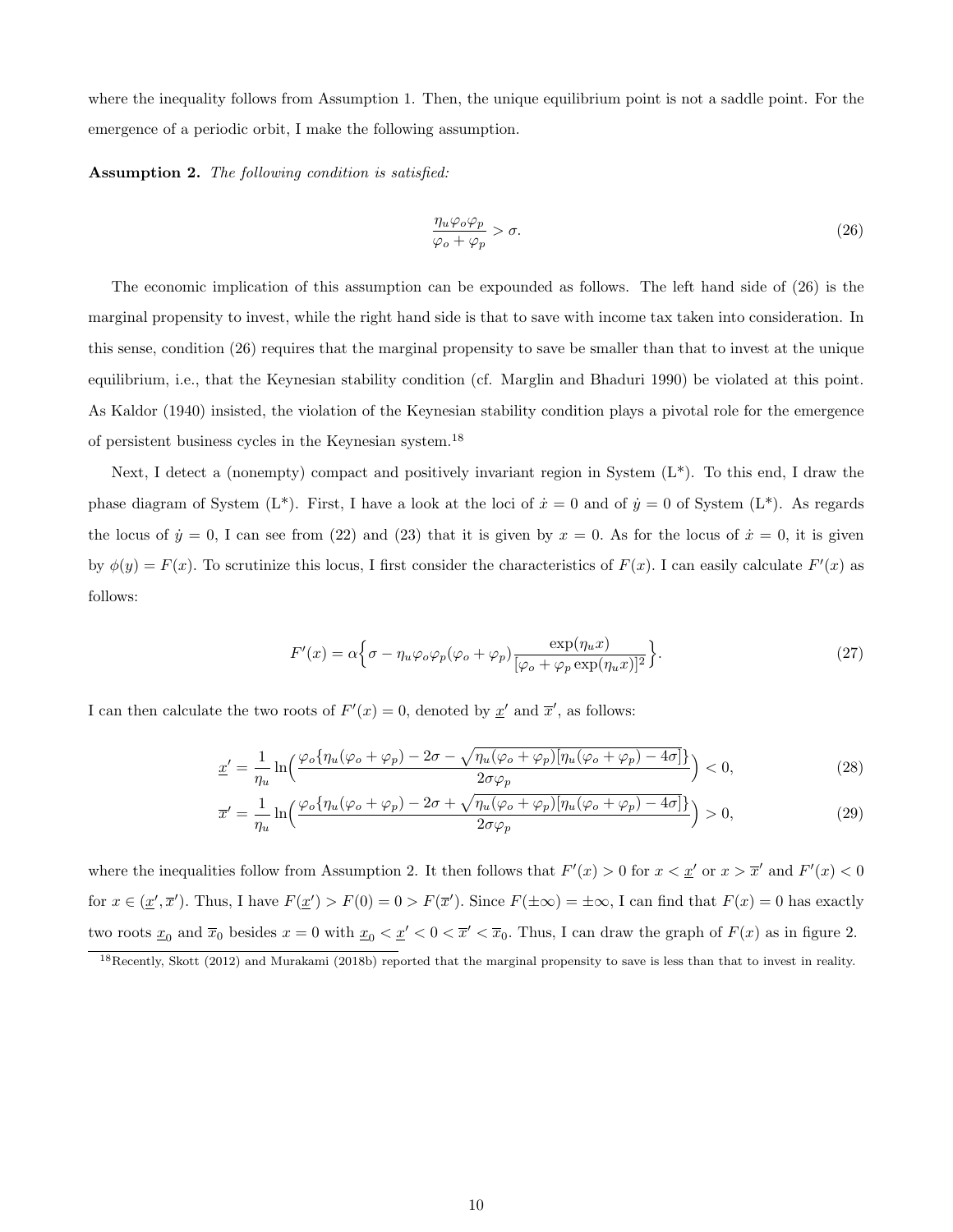

Figure 2: Graph of  $F(x)$ 

Second, I ensure that the locus of  $\dot{x} = 0$  or of  $\phi(y) = F(x)$  is well defined at least for  $x \in [\underline{x}_0, \overline{x}_0]$ .<sup>19</sup> It is easy to see from figure 2 that, for  $x \in [\underline{x}_0, \overline{x}_0]$ , the minimum of F is given by  $F(\overline{x}')$ . According to the definition of  $\phi$  given by (25),  $\phi$  is strictly increasing in y and satisfies  $\phi(\infty) = \infty$ . Thus, I impose the following condition for the locus of  $\dot{x} = 0$  to be well defined for  $x \in [\underline{x}_0, \overline{x}_0]$ :

$$
F(\overline{x}') > \phi(-\infty). \tag{30}
$$

For this condition to hold, I make the following additional assumption.

Assumption 3. The following condition is satisfied:

$$
\eta_0 > \frac{\eta_u(2\delta + 2\nu + \varphi_o - \varphi_p) + \sqrt{\eta_u(\varphi_o + \varphi_p)[\eta_u(\varphi_o + \varphi_p) - 4\sigma]}}{2\sigma} \n- \ln\left(\frac{\eta_u(\varphi_o + \varphi_p) + \sqrt{\eta_u(\varphi_o + \varphi_p)[\eta_u(\varphi_o + \varphi_p) - 4\sigma]}}{2\sigma} - 1\right).
$$
\n(31)

Condition (31) is satisfied if  $\eta_0$  is relatively large. Condition (30) is actually fulfilled under Assumption 3. Under Assumptions 2 and 3 along with Assumption 1, the phase diagram can be drawn as in figure 3. Note that the locus of  $\dot{x} = 0$  is wholly located on the right side of the line of  $x = -u^*$ , which corresponds to  $u = 0$  in System  $(K^*),$ because  $\dot{u} > 0$  for every  $u = 0$  and  $k > 0$ .

<sup>&</sup>lt;sup>19</sup>This is one of the requirements of Theorem 1, which is used for the uniqueness of a limit cycle in System  $(K^*)$ .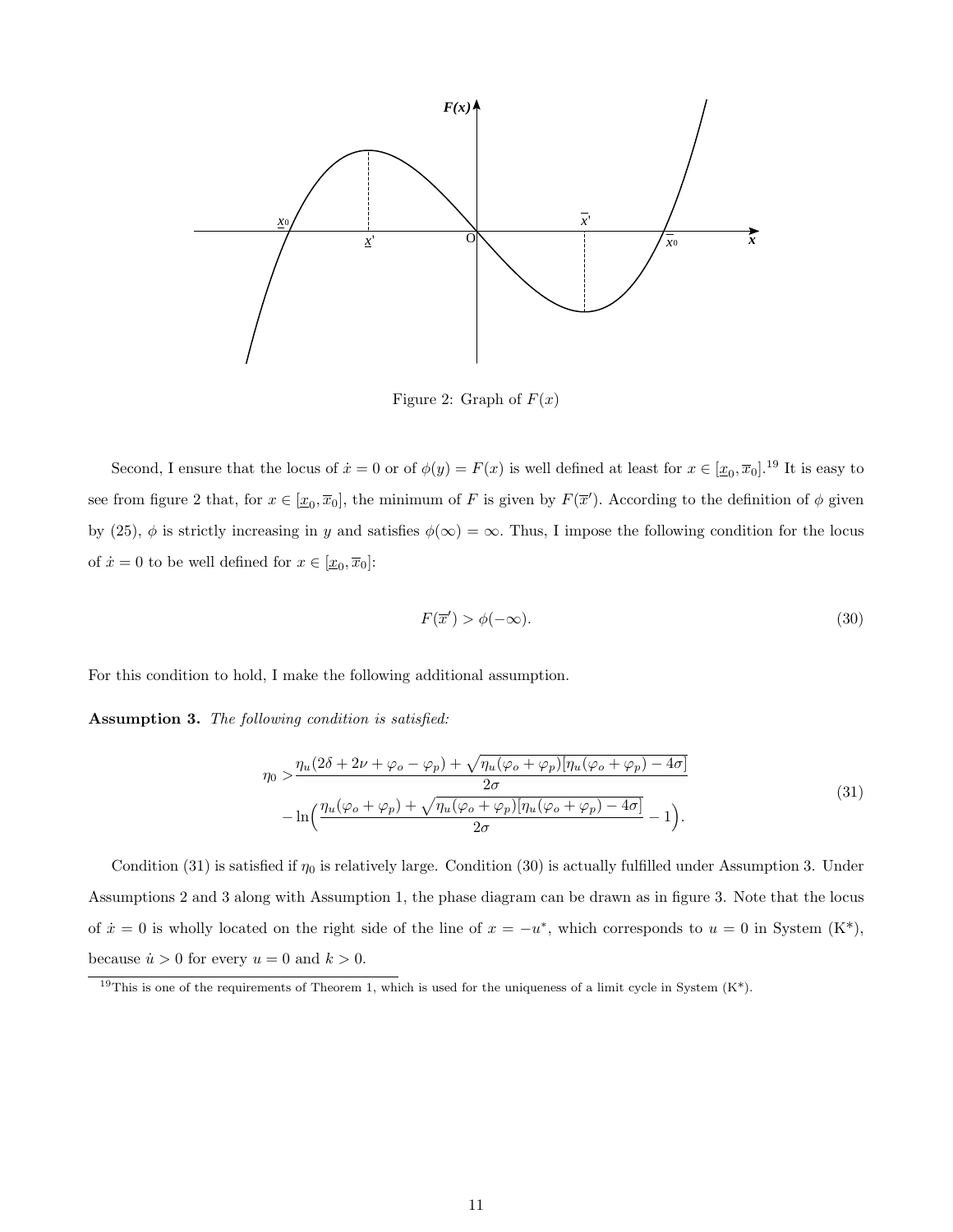

Figure 3: Phase diagram of System  $(L^*)$ 

Now I am ready to detect a positively invariant region with respect to System  $(L^*)$  by making use of the phase diagram illustrated in figure 3. To this end, I consider the solution path of System  $(L^*)$  with the initial condition  $(x(0), y(0)) = (-u^*, 0)$ . I can see that it starts at P $(-u^*, 0)$  for  $t = 0$  and intersects with the y axis on the positive part at  $Q(0, y_q)$  for the first time. I denote by  $R(x_r, y_q)$  the intersection point of the locus of  $\dot{x} = 0$  and the line through Q and parallel with the x axis. I next consider the solution path of System  $(L^*)$  with the initial condition  $(x(0), y(0)) = (x<sub>r</sub>, 0)$ . I can find that it starts at  $S(x<sub>r</sub>, 0)$  for  $t = 0$  and intersects with the y axis on the positive part at  $T(0, y_t)$  for the first time. I denote by D the region enclosed by the arcs of PQ and of ST and by the line segments of QR, of RS, of SU and of UP, where  $U(-u^*, y_t)$  (cf. figure 4). Since the arc of PQ or of ST turns out to be uniquely determined as a solution path of System  $(L^*)$ ,  $^{20}$  no solution path can cross either of them. Then, it is easily seen from the phase diagram drawn in figure 4 that  $D$  is a positively invariant compact region.

 $^{20}$ It is possible to check that the Lipschitz condition (cf. Coddington and Levinson 1955, chap. 1) holds to guarantee the uniqueness of a solution path of System  $(L^*)$  with respect to an initial condition. For the Lipschitz condition in related Keynesian models, see Murakami (2014, 2017, 2018a).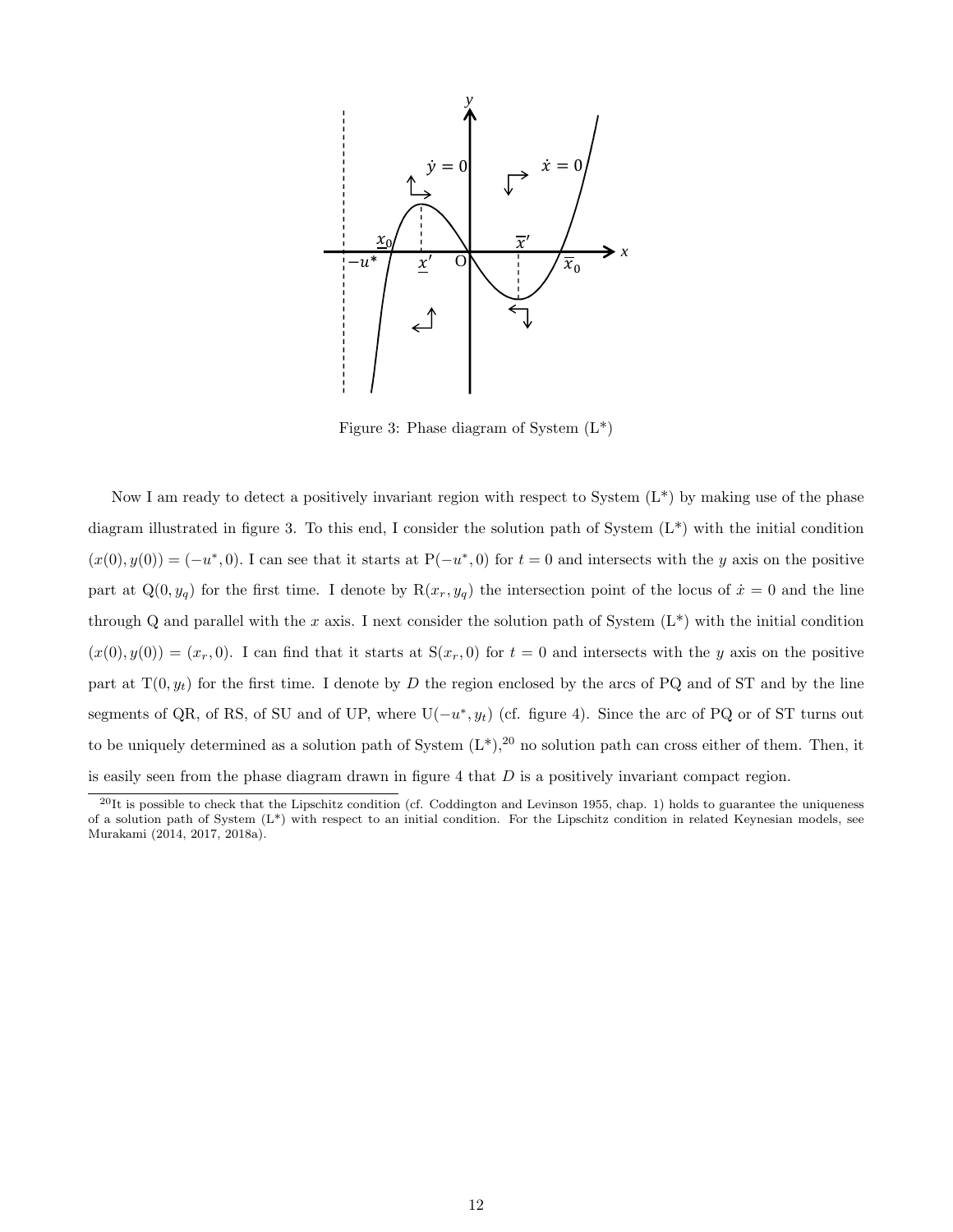

Figure 4: Positively invariant region D

I am in a position to verify the existence of a periodic orbit in System  $(K^*)$  or  $(L^*)$  with the help of the Poincaré-Bendixson theorem.

**Proposition 1.** Let Assumptions 1-3 hold. Then, System  $(K^*)$  has at least one periodic orbit on  $\mathbb{R}^2_{++}$ .

*Proof.* It follows from Assumptions 1 and 2 that the unique equilibrium of System  $(L^*), (0, 0)$ , is locally asymptotically totally unstable. It is then possible to construct a new positively invariant compact set, denoted by  $D'$ , by eliminating the interior of a sufficiently small rectangle surrounding the unique equilibrium from the positively invariant compact set  $D$  illustrated in figure 4. I can apply the Poincaré-Bendixson theorem (cf. Coddington and Levinson 1955, chap. 16) to the compact set  $D'$  to conclude that there exists at least one periodic orbit of System  $(L^*)$  on this set. Since  $\dot{x} > 0$  for  $x = -u^*$  and every real y, such a periodic orbit is wholly located on the domain of  $x > -u^*$ . I can thus draw the conclusion of this proposition due to (19) and (20).  $\Box$ 

Proposition 1 implies that persistent growth cycles, represented by a periodic orbit, are observed in System  $(K^*)$ .

Now I proceed to discuss the uniqueness of a periodic orbit (or of persistent growth cycles) in System (K\*). For this purpose, I make use of the theorem established by Xiao and Zhang (2003), reproduced as Theorem 1 in Appendix.

To establish the uniqueness of a periodic orbit (or of a limit cycle), I examine whether System  $(L^*)$  satisfies the requirements of Theorem 1, Assumptions 5-7 in Appendix. First, it is easy to find from (23)-(25) and figure 2 that Assumptions 5 and 6 are fulfilled. Second, the former half of Assumption 7 has already been proved to hold by Assumption 3. In what follows, I check if the latter half of Assumption 7 is met in System  $(L^*)$ .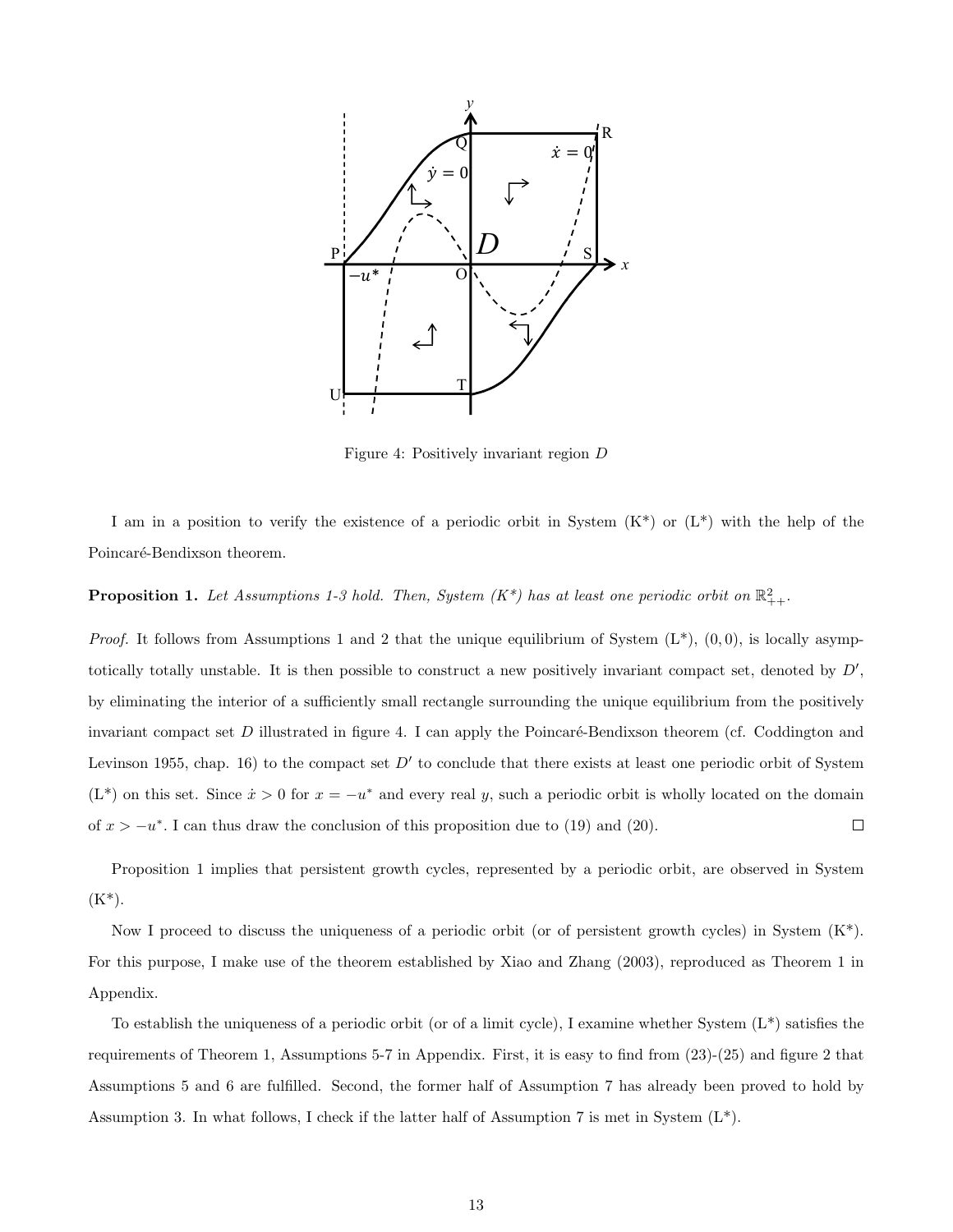Now I claim that the latter half of Assumption 7, condition (56), holds if  $\alpha$  is sufficiently large. To see this, I begin with confirming that condition (56) is satisfied if the following condition is fulfilled because  $\underline{x}_0 < \underline{x}' < 0 < \overline{x}' < \overline{x}_0$ :

$$
\begin{cases}\nG(\overline{x}') + \Phi(\phi^{-1}(F(\overline{x}'))) \ge G(\underline{x}_0) \text{ if } G(\underline{x}_0) > G(\overline{x}_0), \\
G(\underline{x}') + \Phi(\phi^{-1}(F(\underline{x}'))) \ge G(\underline{x}_0) \text{ if } G(\overline{x}_0) > G(\underline{x}_0),\n\end{cases}
$$

or

$$
\begin{cases}\n\Phi(\phi^{-1}(F(\overline{x}'))) \ge G(\underline{x}_0) - G(\overline{x}') \text{ if } G(\underline{x}_0) > G(\overline{x}_0), \\
\Phi(\phi^{-1}(F(\underline{x}'))) \ge G(\overline{x}_0) - G(\underline{x}') \text{ if } G(\overline{x}_0) > G(\underline{x}_0).\n\end{cases}
$$
\n(32)

Next, I confirm that  $\Phi(\phi^{-1}(F(x)))$  is positive and proportional to  $\alpha$  for  $x \in (\underline{x}_0,0)$  or  $x \in (0,\overline{x}_0)$ , where  $\Phi(y) = \int_0^y \phi(s)ds$ . It is easy to see from (25) that the inverse function of  $\phi$  is given as follows:<sup>21</sup>

$$
\phi^{-1}(y) = \ln\left(1 + \frac{\eta_u}{\alpha[\sigma(\eta_0 + \eta_r r^* + \ln \varphi_p - \ln \varphi_o) - \eta_u(\delta + \nu)]}y\right).
$$

Also, I have

$$
\Phi(y) = \int_0^y \phi(s)ds = \alpha \frac{\sigma(\eta_0 + \eta_r r^* + \ln \varphi_p - \ln \varphi_o) - \eta_u(\delta + \nu)}{\eta_u} [\exp(y) - y - 1].
$$

Then, I find that

$$
\Phi(\phi^{-1}(F(x))) = \alpha \frac{\sigma(\eta_0 + \eta_r r^* + \ln \varphi_p - \ln \varphi_o) - \eta_u(\delta + \nu)}{\eta_u} [v(x) - \ln(1 + v(x))],
$$
\n(33)

where

$$
v(x) = \frac{\eta_u}{\sigma(\eta_0 + \eta_r r^* + \ln \varphi_p - \ln \varphi_o) - \eta_u(\delta + \nu)} [\sigma x - g(x)].
$$
\n(34)

Since  $F(x) = \alpha[\sigma x - g(x)] \neq 0$  for  $x \in (\underline{x}_0, 0)$  or  $x \in (0, \overline{x}_0)$  and  $v(x) > \ln(1 + v(x))$  for  $v(x) \neq 0$ , it is easily seen from (33) that  $\Phi(\phi^{-1}(F(x)))$  is positive and proportional to  $\alpha$  for  $x \in (\underline{x}_0, 0)$  or  $x \in (0, \overline{x}_0)$ .

Finally, I verify that condition (32), a sufficient condition for (56), holds if  $\alpha$  is sufficiently large. To this end, it suffices to confirm that the left hand side of (32) is positive and proportional to  $\alpha$  and the right hand side is independent from  $\alpha$ . As is easily seen from (28), (29), (33) and (34), the left hand side of (32) is positive and proportional to  $\alpha$  in each of the cases, while the right hand side is independent from  $\alpha$  because  $\underline{x}_0$  and  $\overline{x}_0$  are independent from  $\alpha$ . Thus, I can assert that condition (32) is fulfilled for  $\alpha$  large enough.

With the help of Theorem 1, I can establish the uniqueness of a periodic orbit (or of a limit cycle) in System

<sup>&</sup>lt;sup>21</sup>It follows from Assumption 3 that  $\phi^{-1}(F(x))$  is well defined for  $x \in [\underline{x}_0, \overline{x}_0]$ .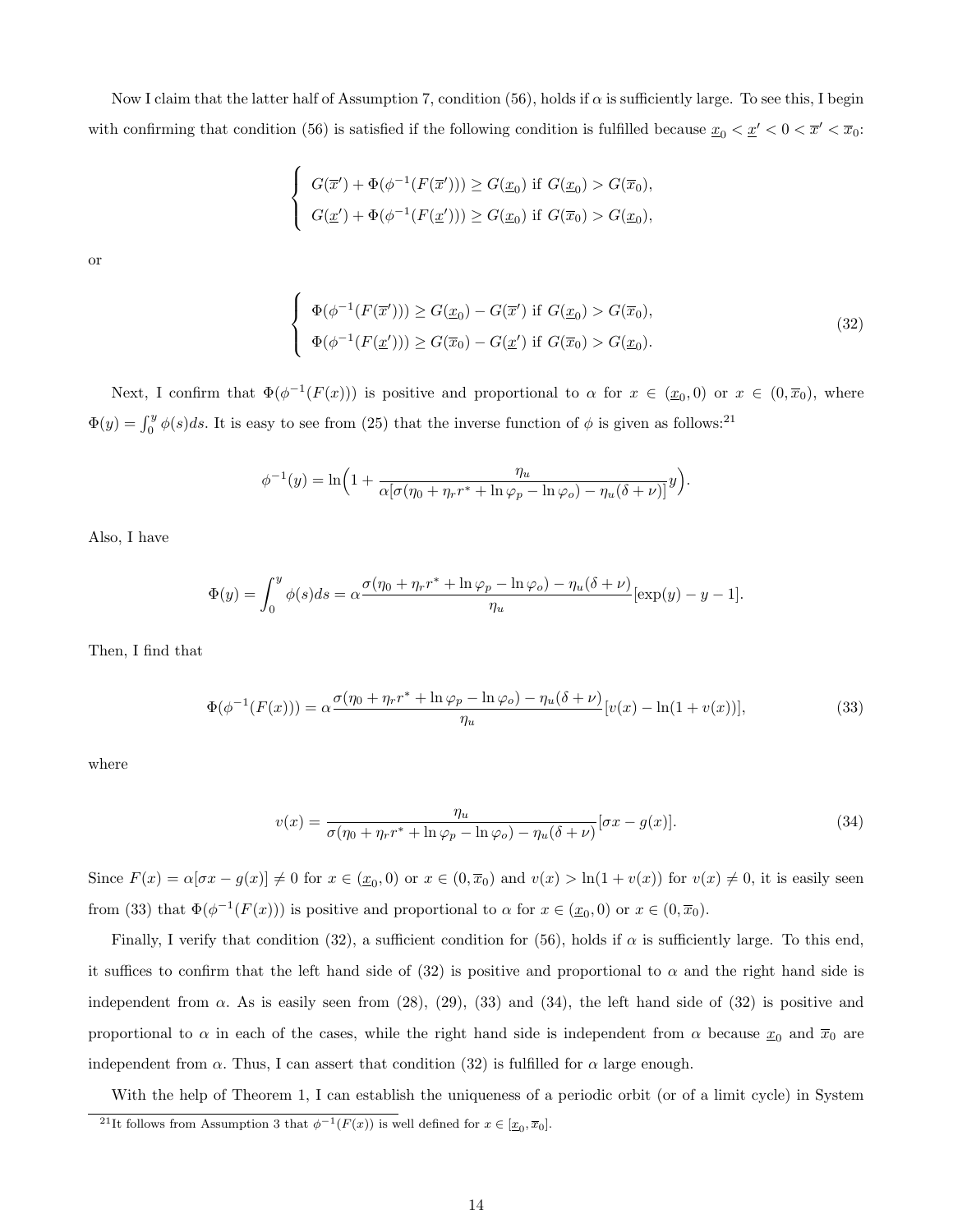$(K^*)$  or  $(L^*)$ .

**Proposition 2.** Let Assumptions 1-3 hold. Then, System  $(K^*)$  has a unique and (periodically) stable limit cycle on  $\mathbb{R}^2_{++}$ , if  $\alpha$  is sufficiently large.

*Proof.* As I have confirmed above, Assumptions 5-7 are all satisfied if  $\alpha$  is large enough. It then follows from Theorem 1 that System  $(L^*)$  possesses a unique limit cycle and so does System  $(K^*)$ .  $\Box$ 

This proposition indicates the fact that there exists a "unique" growth cycle in System  $(K^*)$ , in which the rate of interest is kept constant by the monetary authority, if the speed of quantity (or utilization) adjustment  $\alpha$  is sufficiently large. Since it is fast quantity adjustment that is one of the distinguished features of the Keynesian theory (cf. Leijonfuhvud 1968; Tobin 1993), the conclusion of Proposition 2 implies that a persistent and unique growth cycle is a universal phenomenon in the Keynesian system (when the rate of interest is kept constant).

#### 3.2 The monetary policy rule for the rate of interest: System (K)

Now I explore the possibility that the monetary authority can mitigate persistent economic fluctuations along the unique growth cycle. For this purpose, I first define the "natural" rate of interest as one of the criteria in monetary policy implementations and then formalize a monetary policy rule for the rate of interest.

To begin, I define the natural rate of interest  $r_n$  as the rate of interest for which the equilibrium value of the rate of utilization of System  $(K^*)$ ,  $u^*$ , is equal to the level of full utilization  $u_f$ . It then follows from (17) that the natural rate of interest  $r_n$  is defined as follows:

$$
r_n = \frac{1}{\eta_r} (\eta_u u_f - \eta_0 + \ln \varphi_o - \ln \varphi_p),\tag{35}
$$

where  $u_f$  is a positive constant that stands for the output-capital ratio (rate of utilization) in full utilization.

Next, I turn to the monetary authority's counter-cyclical policy rule. Specifically, I postulate that the monetary authority adopts the following rule in setting the rate of interest  $r$ :

$$
r = r_n + \beta(u - u_f),\tag{36}
$$

where  $\beta$  is a positive constant. In (36),  $\beta$  is a policy parameter that represents the willingness of the monetary authority to pursue the level of full utilization. Equation (36) means that the monetary authority follows a kind of feedback policy rule similar to Taylor's  $(1993)$  one.<sup>22</sup> In this section, I examine the effect of changes in the monetary policy parameter  $\beta$  on the stability of the unique equilibrium and on the unique growth cycle in my post Keynesian system.

 $^{22}$ Unlike in Taylor's (1993) rule, the rate of inflation is not taken into consideration because price changes are not considered in my analysis.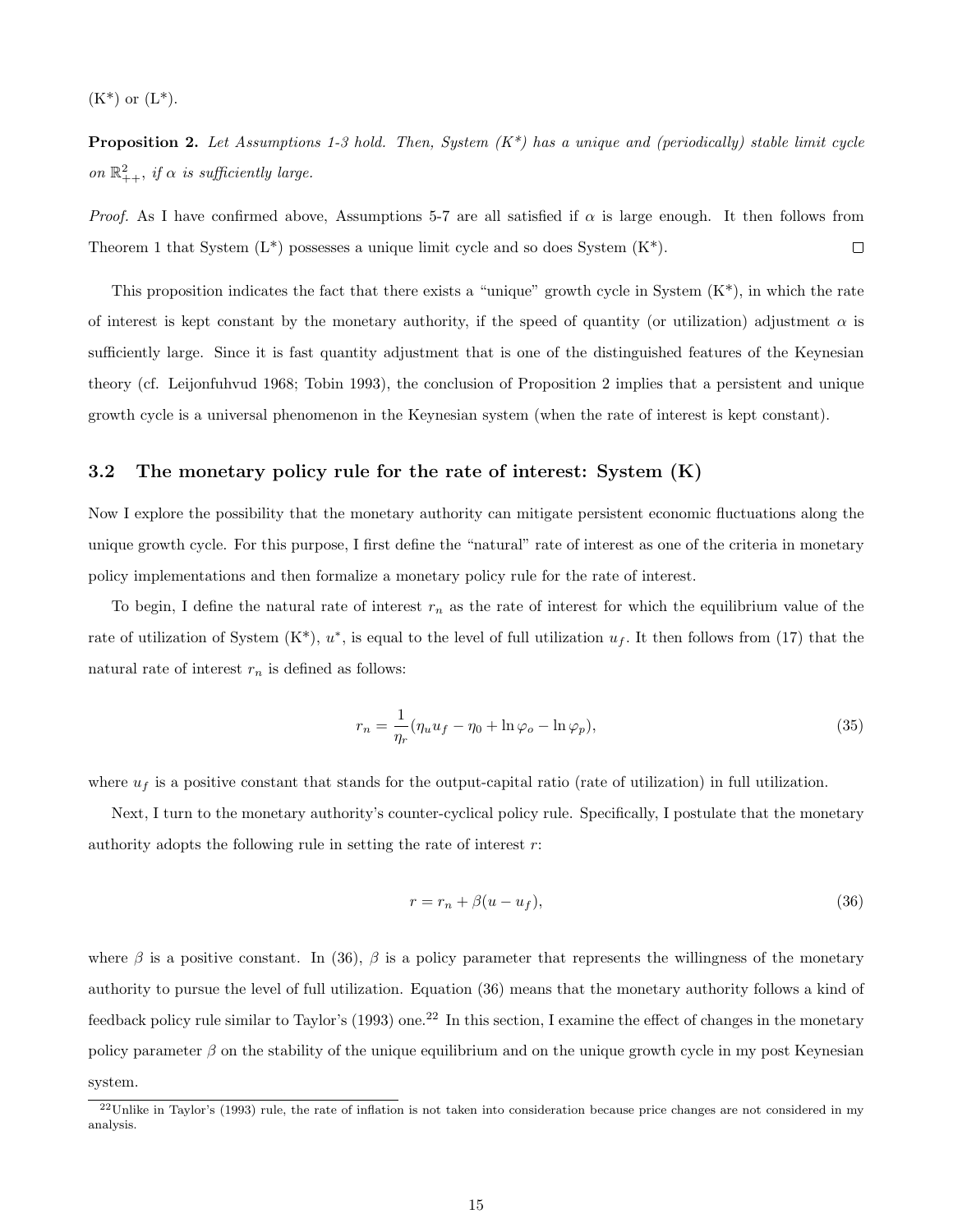I can thus complete our post Keynesian system by substituting (36) in (10) and (14):

$$
\dot{u} = \alpha \left[ \delta + \nu + \frac{\varphi_o \exp(\eta_u u - \eta_r [r_n + \beta(u - u_f)] - \eta_0) - \varphi_p}{1 + \exp(\eta_u u - \eta_r [r_n + \beta(u - u_f)] - \eta_0)} - \sigma u + \frac{a}{k} \right],\tag{37}
$$

$$
\frac{\dot{k}}{k} = \frac{\varphi_o \exp(\eta_u u - \eta_r [r_n + \beta(u - u_f)] - \eta_0) - \varphi_p}{1 + \exp(\eta_u u - \eta_r [r_n + \beta(u - u_f)] - \eta_0)}.
$$
\n(38)

In what follows, the system of equations (37) and (38) is redefined as "System (K)."

An equilibrium point of System (K),  $(u^*, k^*)$ , is defined as a point  $(u, k) \in \mathbb{R}^2_{++}$  at which we have  $\dot{u} = \dot{k} = 0$  or

$$
0 = \delta + \nu + \frac{\varphi_o \exp(\eta_u u - \eta_r [r_n + \beta(u - u_f)] - \eta_0) - \varphi_p}{1 + \exp(\eta_u u - \eta_r [r_n + \beta(u - u_f)] - \eta_0)} - \sigma u + \frac{a}{k}
$$

$$
0 = \frac{\varphi_o \exp(\eta_u u - \eta_r [r_n + \beta(u - u_f)] - \eta_0) - \varphi_p}{1 + \exp(\eta_u u - \eta_r [r_n + \beta(u - u_f)] - \eta_0)}.
$$

Then, the unique equilibrium point of System (K), provided that it exists, can be given as follows:

$$
(u^*, k^*) = \left(u_f, \frac{a}{\sigma u_f - (\delta + \nu)}\right). \tag{39}
$$

To guarantee the existence of the unique equilibrium point on  $\mathbb{R}^2_{++}$ , I make the following assumption.

Assumption 4. The following condition is satisfied:

$$
u_f > \frac{\delta + \nu}{\sigma}.\tag{40}
$$

,

Condition (40) requires that the rate of full utilization  $u_f$  be large enough. In this respect, Assumption 4 is not a stringent assumption.

As in the previous subsection, I re-formalize System  $(K)$  by introducing the variables x and y defined by (19) and (20), where the equilibrium values,  $u^*$  and  $k^*$ , are redefined by (39). Making use of these x and y, System (K) can be transformed into the following system:

$$
\dot{x} = \phi(y) - F(x),\tag{41}
$$

$$
\dot{y} = -g(x),\tag{42}
$$

where F is defined by (24) and g and  $\phi$  are redefined by

$$
g(x) = \frac{\varphi_o \varphi_p}{\varphi_o + \varphi_p \exp((\eta_u - \beta \eta_r)x)} [\exp((\eta_u - \beta \eta_r)x) - 1],
$$
\n(43)

$$
\phi(y) = \alpha[\sigma u_f - (\delta + \nu)][\exp(y) - 1].\tag{44}
$$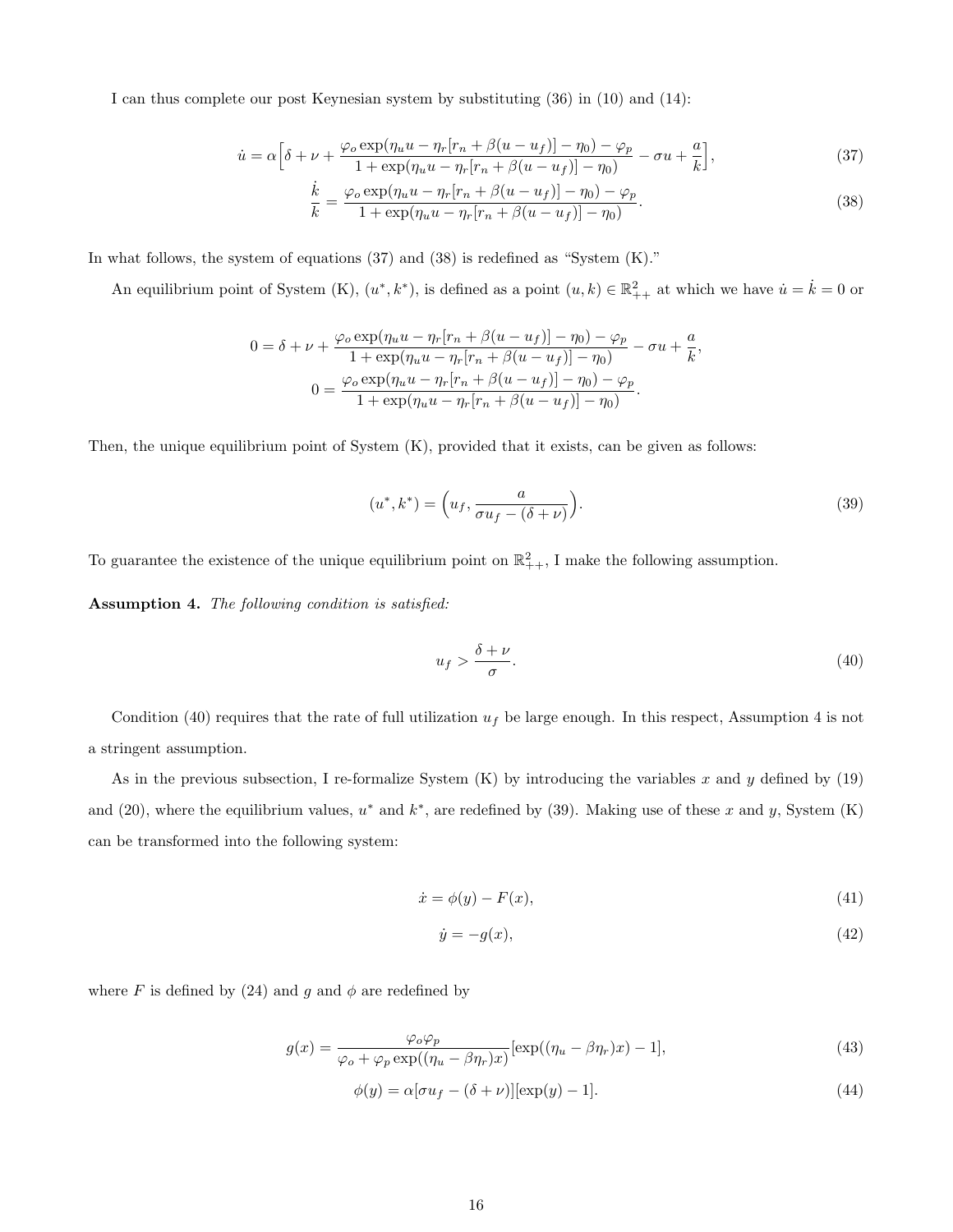In what follows, the system of (41) and (42) with (24), (43) and (44) is denoted by System (L). The unique equilibrium point of System (L) is, of course, given by  $(x^*, y^*) = (0, 0)$ .

I am now in a position to examine the stability of the unique equilibrium of System (L). I can easily calculate the Jacobian matrix of System  $(L)$ , denoted by  $J$ , as follows:<sup>23</sup>

$$
J = \begin{pmatrix} \alpha \Big\{ [\varphi_o \varphi_p (\varphi_o + \varphi_p) (\eta_u - \beta \eta_r) \exp((\eta_u - \beta \eta_r)x)] / [\varphi_o + \varphi_p \exp((\eta_u - \beta \eta_r)x)]^2 - \sigma \Big\} & \alpha [\sigma u_f - (\delta + \nu)] \exp(y) \\ - [\varphi_o \varphi_p (\varphi_o + \varphi_p) (\eta_u - \beta \eta_r) \exp((\eta_u - \beta \eta_r)x)] / [\varphi_o + \varphi_p \exp((\eta_u - \beta \eta_r)x)]^2 & 0 \end{pmatrix}.
$$

The trace and determinant of  $J$  are as follows:

$$
\text{tr } J = \alpha \left\{ \frac{(\eta_u - \beta \eta_r) \varphi_o \varphi_p (\varphi_o + \varphi_p) \exp((\eta_u - \beta \eta_r) x)}{[\varphi_o + \varphi_p \exp((\eta_u - \beta \eta_r) x)]^2} - \sigma \right\},\tag{45}
$$

$$
\det J = \alpha (\eta_u - \beta \eta_r) [\sigma u_f - (\delta + \nu)] \frac{\varphi_o \varphi_p (\varphi_o + \varphi_p) \exp((\eta_u - \beta \eta_r) x + y)}{[\varphi_o + \varphi_p \exp((\eta_u - \beta \eta_r) x)]^2}.
$$
\n(46)

It is easily seen from (46) that if  $\beta$  is large enough to satisfy  $\beta > \eta_u/\eta_r$ , the determinant of J is negative and the unique equilibrium is a saddle point and locally asymptotically unstable. If  $\beta$  is close to 0, on the other hand, I can find from (45) that the unique equilibrium is locally asymptotically totally unstable and from the conclusion of the previous section that a periodic orbit is generated.

I explore the possibility that the monetary authority can provide the unique equilibrium of System (L) with "global" asymptotic stability by choosing a suitable value of the policy parameter  $\beta$ .<sup>24</sup> According to the wellestablished Olech theorem, the unique equilibrium of System (L) is globally asymptotically stable if the following conditions are satisfied for every  $(x, y)$ :<sup>25</sup>

$$
\text{tr } J = \alpha \left\{ \frac{(\eta_u - \beta \eta_r) \varphi_o \varphi_p (\varphi_o + \varphi_p) \exp((\eta_u - \beta \eta_r) x)}{[\varphi_o + \varphi_p \exp((\eta_u - \beta \eta_r) x)]^2} - \sigma \right\} < 0,\tag{47}
$$

$$
\det J = \alpha (\eta_u - \beta \eta_r) [\sigma u_f - (\delta + \nu)] \frac{\varphi_o \varphi_p (\varphi_o + \varphi_p) \exp((\eta_u - \beta \eta_r) x + y)}{[\varphi_o + \varphi_p \exp((\eta_u - \beta \eta_r) x]^2]} > 0. \tag{48}
$$

I can immediately know that condition (48) holds for every  $(x, y)$  if  $\beta < \eta_u/\eta_r$ . In what follows, I examine the case in which condition (47) is satisfied. As for this condition, it is seen that

$$
\frac{\exp((\eta_u - \beta \eta_r)x)}{[\varphi_o + \varphi_p \exp((\eta_u - \beta \eta_r)x)]^2} = (2\varphi_o \varphi_p + \frac{\varphi_o}{\exp((\eta_u - \beta \eta_r)x)} + \varphi_p \exp((\eta_u - \beta \eta_r)x))^{-1}
$$

$$
\leq (2\varphi_o \varphi_p + 2\varphi_o \varphi_p)^{-1} = \frac{1}{4\varphi_o \varphi_p},
$$

 $^{23}$ Note that the Jacobian matrix  $J$  is not confined to the unique equilibrium.

 $24$ The unique equilibrium point of the dynamical system under consideration is said to be globally asymptotically stable if every solution path with an arbitrary initial condition converges to this point as  $\rightarrow \infty$ . The concept of global asymptotic stability is, of course, stronger than that of local asymptotic stability.

<sup>&</sup>lt;sup>25</sup>Olech's (1963, p. 395, Theorem 4) theorem also requires that either the product of the  $(1,1)$  and  $(2,2)$  elements or that of the  $(1,2)$ and  $(2,1)$  elements of the Jacobian matrix J is nonzero for every  $(x, y)$ , but this requirement is met in our case if the determinant is positive.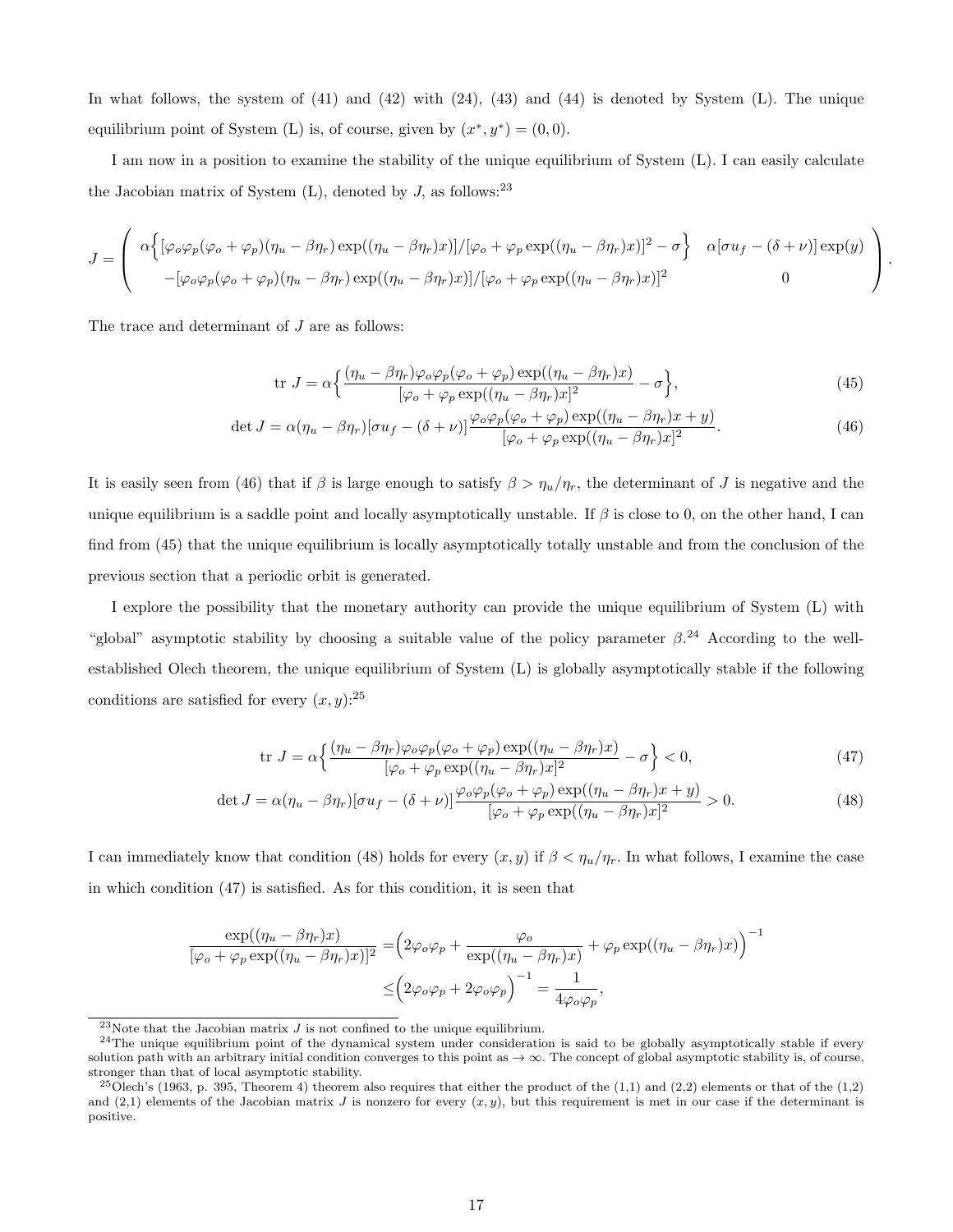where the equality in the above inequality holds if  $x = (\ln \varphi_o - \ln \varphi_p)/[2(\eta_u - \beta \eta_r)]$ . Then, we obtain

$$
\frac{(\eta_u - \beta\eta_r)\varphi_o\varphi_p(\varphi_o + \varphi_p)\exp((\eta_u - \beta\eta_r)x)}{[\varphi_o + \varphi_p\exp((\eta_u - \beta\eta_r)x)]^2} \le \frac{\varphi_o + \varphi_p}{4}(\eta_u - \beta\eta_r).
$$

I can thus find that conditions (47) and (48) are both fulfilled for every  $(x, y)$  if

$$
\frac{1}{\eta_r} \left( \eta_u - \frac{4\sigma}{\varphi_o + \varphi_p} \right) < \beta < \frac{\eta_u}{\eta_r}.\tag{49}
$$

It is thus possible to draw the following conclusion on the stability of the unique equilibrium of System (K).

**Proposition 3.** Let Assumptions 3 and 4 hold. Then, the unique equilibrium point of System  $(K)$  is globally asymptotically stable if  $\beta$  satisfies (49).

*Proof.* I have seen that, if condition  $(49)$  holds, the unique equilibrium of System  $(L)$  possesses global asymptotic  $\Box$ stability and then so does that of System (K).

Proposition 3 implies that the monetary authority has to set the monetary policy parameter  $\beta$ , measuring the intensiveness of its monetary policy, to a "medium" value, not too small or too large, so as to achieve the objective of global asymptotic stability. I can thus assert that the monetary authority has to conduct a "moderate" countercyclical policy to attain the economic stability in our post Keynesian system, i.e., that the monetary authority should not be too passive or too active in its monetary policy implementations.

### 4 Conclusion

I am now in a position to summarize my analysis.

I have set up a post Keynesian system to discuss the existence and uniqueness of a growth cycle and evaluate the effectiveness of monetary policy for macroeconomic stability. Following Murakami (2018b), I have first demonstrated that a persistent growth cycle, represented by a limit cycle, uniquely exists in our post Keynesian system if the speed of quantity adjustment is high enough. I have also clarified that the monetary authority can mitigate (or eliminate) cyclical fluctuations along the unique growth cycle by its "moderate," not too active or too passive, counter-cyclical policy. These consequences indicate that the (post) Keynesian system, characterized by fast quantity or utilization adjustment, is, without policy interventions, exposed to persistent economic fluctuations (with constant amplitudes) induced by the unique growth cycle but that this system can be stabilized (in the global sense) by the monetary authority's proper policy implementations. In this respect, it is possible to state that our analysis confirms the vulnerability of the laissez-faire regime and the need for policy interventions.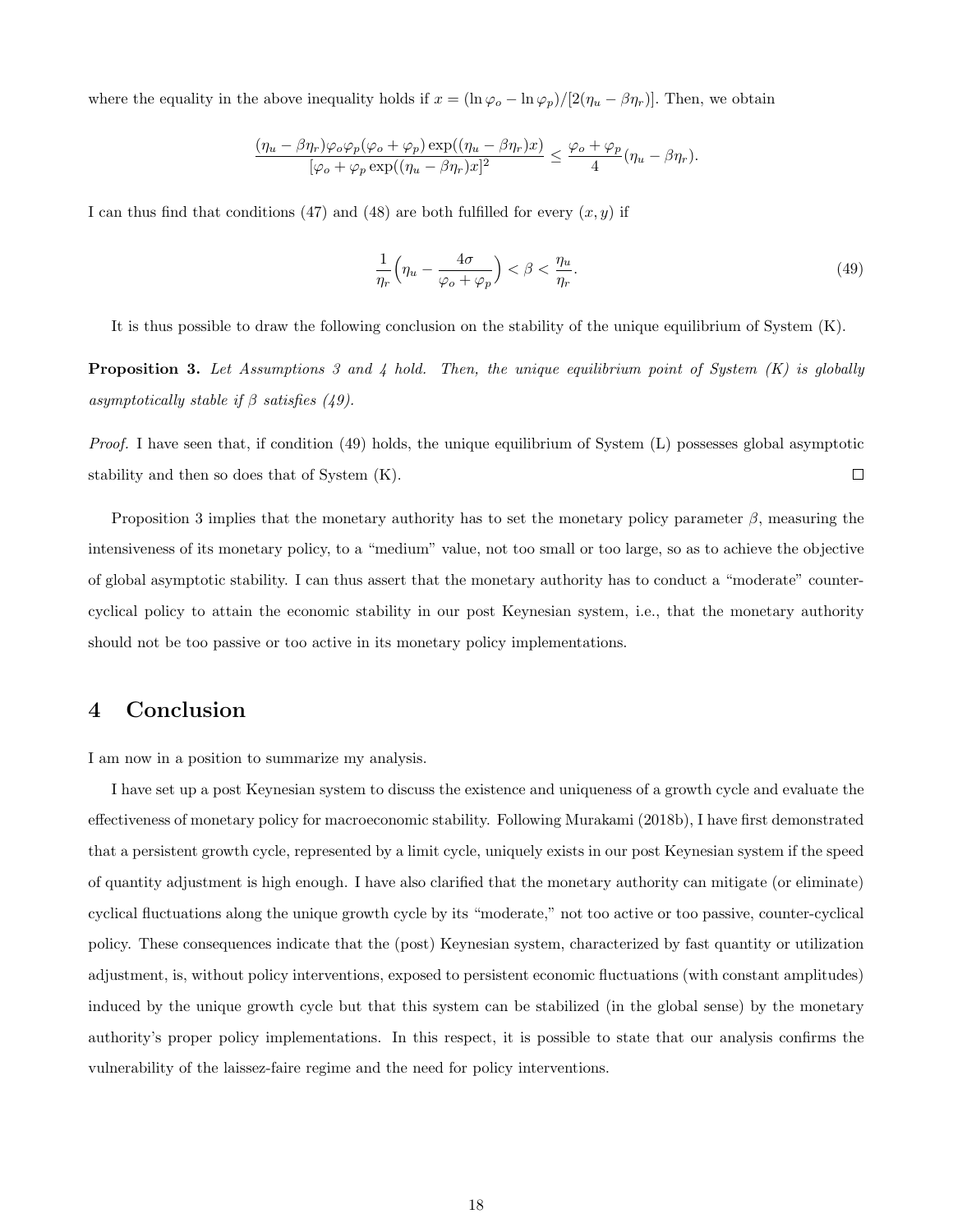### Acknowledgment

I would like to thank Yoshiyuki Arata, Marwil J. D´avila-Fern´andez, John Barkley Rosser Jr., Serena Sordi and Anna M. Variato (alphabetical order) for their helpful comments on an earlier version of this paper. Needless to say, I am solely responsible for all the possible remaining errors. This work was supported by Chuo University Personal Research Grant and by JSPS KAKENHI (Grant Number 18K12748).

## Appendix

I briefly introduce the theorem established by Xiao and Zhang (2003) on the uniqueness of a (stable) limit cycle in generalized Liénard systems.

I consider the following generalized Liénard system:

$$
\dot{x} = \phi(y) - F(x),\tag{50}
$$

$$
\dot{y} = -g(x). \tag{51}
$$

In what follows, the system of equations (50) and (51) is denoted by System (GL).

Following Xiao and Zhang (2003), I make the following assumptions concerning System (GL).

**Assumption 5.** The real valued functions  $g(x)$  and  $F(x)$  are, respectively, continuous and continuously differentiable on  $(\underline{x}, \overline{x})$ , and the real valued function  $\phi(y)$  is continuously differentiable on  $(\underline{y}, \overline{y})$  with  $-\infty \leq \underline{x} < 0 < \overline{x} \leq \infty$ and  $-\infty \le y < 0 < \overline{y} \le \infty$ . Furthermore, the following conditions are satisfied:

$$
xg(x) > 0 \text{ for } x \neq 0,\tag{52}
$$

$$
\phi(0) = 0, \ \phi'(y) > 0 \text{ for } y \in (y, \overline{y}).\tag{53}
$$

**Assumption 6.** There exist  $\underline{x}_0$  and  $\overline{x}_0$  with  $\underline{x} < \underline{x}_0 < 0 < \overline{x}_0 < \overline{x}$  such that the following conditions are satisfied:

$$
F(\underline{x}_0) = F(0) = F(\overline{x}_0) = 0,\t\t(54)
$$

$$
\begin{cases}\n xF(x) \le 0 \text{ for } x \in (\underline{x}_0, \overline{x}_0), \\
 xF(x) > 0, \ F'(x) \ge 0 \text{ for } x \in (\underline{x}, \underline{x}_0) \text{ or } x \in (\overline{x}_0, \overline{x}).\n\end{cases}
$$
\n(55)

Furthermore,  $F(x)$  is not identically equal to 0 for x sufficiently close to 0.

**Assumption 7.** The curve of  $\phi(y) = F(x)$  is well defined for  $x \in [\underline{x}_0, \overline{x}_0]$ .<sup>26</sup> Furthermore, the following condition

<sup>&</sup>lt;sup>26</sup>Xiao and Zhang (2003) assumed that the curve of  $\phi(y) = F(x)$  is well defined for  $x \in (\underline{x}, \overline{x})$ , but my assumption suffices for the proof of their theorem (cf. Xiao and Zhang 2003, pp. 1187-1190).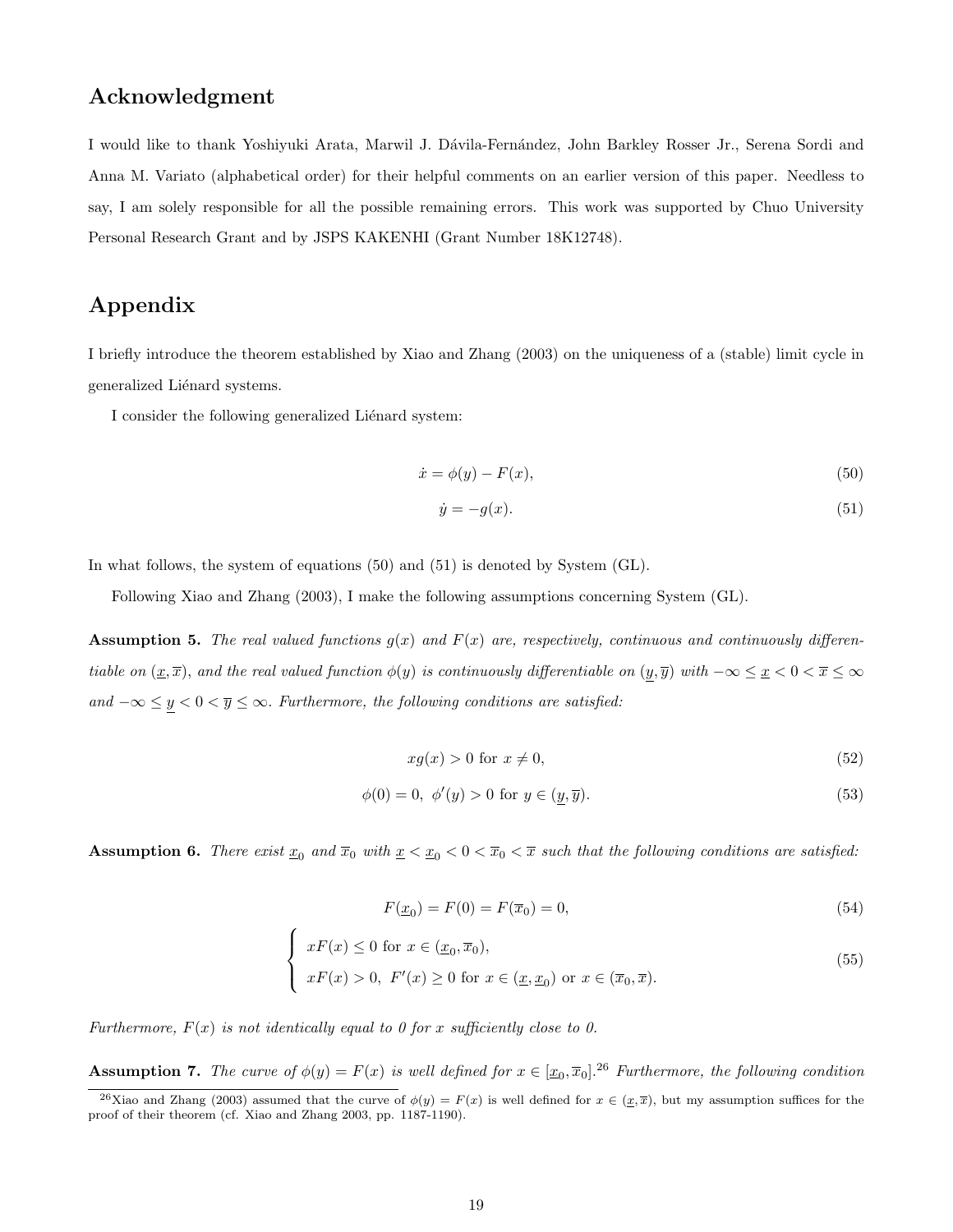is satisfied:

$$
\begin{cases}\n\sup_{x \in [0,\overline{x}_0]} (G(x) + \Phi(\phi^{-1}(F(x)))) \ge G(\underline{x}_0) \text{ if } G(\underline{x}_0) \ge G(\overline{x}_0), \\
\sup_{x \in [\underline{x}_0,0]} (G(x) + \Phi(\phi^{-1}(F(x)))) \ge G(\overline{x}_0) \text{ if } G(\overline{x}_0) > G(\underline{x}_0),\n\end{cases}
$$
\n(56)

 $\Box$ 

where  $G(x) = \int_0^x g(s)ds$  and  $\Phi(x) = \int_0^x \phi(s)ds$ .

 $\epsilon$ 

Assumption 5 is a typical one in the theory of generalized Liénard systems, while Assumptions 6 and 7 concern the shape of  $F(x)$  and those of  $g(x)$  and  $\phi(x)$ , respectively.

Concerning the uniqueness of a periodic orbit (or of a limit cycle) in System (GL), the following theorem was established by Xiao and Zhang (2003).

Theorem 1. Let Assumptions 5-7 hold. Then, System (GL) has at most one limit cycle, and it is (periodically) stable if it exists.

Proof. See Xiao and Zhang (2003, p. 1187, Theorem 2.2).

### References

Allain, O., 2015. Tacking the instability of growth: a Kaleckian-Harrodian model with an autonomous expenditure component. Cambridge Journal of Economics 39 (5), 1351-1371.

Aoki, M., Yoshikawa, H., 2007. Reconstructing Macroeconomics: A Perspective from Statistical Physics and Combinatorial Stochastic Processes. Cambridge University Press, Cambridge.

Asada, T., 2014. Japanese contributions to dynamic economic theories from the 1940s to the 1970s: A historical survey. Asada, T. (Ed.), The Development of Economics in Japan: From the Inter-war Period to the 2000s. Routledge, London, pp. 61-89.

Benhabib, J., Miyao, T., 1981. Some new results on the dynamics of the generalized Tobin model. International Economic Review 22 (3), 589-596.

Benhabib, J., Nishimura, K., 1979. The Hopf bifurcation and the existence and stability of closed orbits in multisector models of optimal economic growth. Journal of Economic Theory 21 (3), 421-444.

Chang, W. W., Smyth, D. J., 1971. The existence and persistence of cycles in a non-linear model: Kaldor's 1940 model re-examined. Review of Economic Studies 38 (1), 37-44.

Chenery, H. B., 1952. Overcapacity and the accelerator principle. Econometrica 20 (1), 1-28.

Chiarella, C., Flaschel, P., 2000. The Dynamics of Keynesian Monetary Growth: Macro Foundations. Cambridge University Press, Cambridge.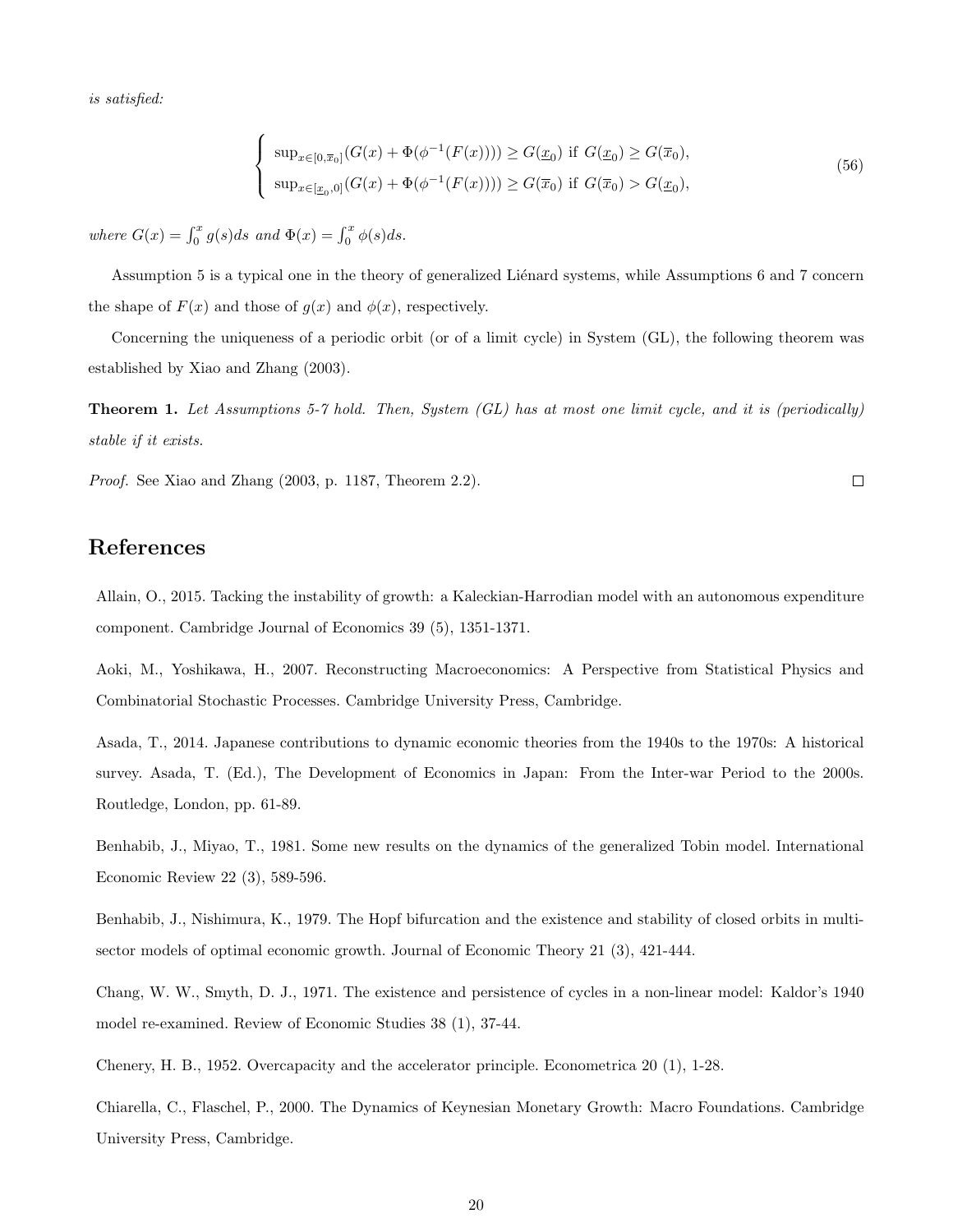Coddington, E. A., Levinson, N., 1955. Theory of Ordinary Differential Equations. McGraw Hill, New York.

Flaschel, P., 1984. Some stability properties of Goodwin's growth cycle a critical elaboration. Journal of Economics 44 (1), 63-69.

Franke, R., 2014. Aggregate sentiment dynamics: A canonical modelling approach and its pleasant nonlinearities. Structural Change and Economic Dynamics 31, 64-72.

Franke, R., 2017. A simple approach to overcome the problems arising from the Keynesian stability condition. European Journal of Economics and Economic Policies: Intervention 14 (1), 48-69.

Franke, R., Westerhoff, F., 2017. Taking stock: A rigorous modelling of animal spirits in macroeconomics. Journal of Economic Surveys 31 (5), 1152-1182.

Galeotti, M., Gori, F., 1989. Uniqueness of periodic orbits in Liénard-type business cycle models. Metroeconomica 40 (2), 135-146.

Goodwin, R. M., 1951. The non-linear accelerator and the persistence of business cycles. Econometrica 19 (1), 1-17.

Goodwin, R. M., 1967. A growth cycle. In: Feinstein C. H. (ed.), Socialism, Capitalism and Economic Growth. Cambridge University Press, Cambridge, pp. 54-58.

Harrod, R. F., 1936. The Trade Cycle: An Essay. Clarendon Press, Oxford.

Hein, E., Lavoie, M., van Treeck, T., 2011. Some instability puzzles in Kaleckian models of growth and distribution: a critical survey. Cambridge Journal of Economics 35 (3), 587-612.

Hicks, J. R., 1950. A Contribution to the Theory of the Trade Cycle. Clarendon Press, Oxford.

Ichimura, S., 1955. Toward a general nonlinear macrodynamic theory of economic fluctuations. In: Kurihara, K. K. (Ed.), Post Keynesian Economics. New York, Wolff Book Manufacturing, pp. 192-226.

Jones, C. I., 2016. The facts of economic growth. In: Taylor, J. B., Uhlig, H., (Eds.), Handbook of Macroeconomics, Vol. 2. North Holland, pp. 3-69.

Kaldor, N., 1940. A model of the trade cycle. Economic Journal 50 (192), 78-92.

Kaldor, N., 1951. Mr. Hicks on the trade cycle. Economic Journal 61 (244), 833-847.

Kaldor, N., 1961. Capital accumulation and economic growth. In: Lutz, F. A., Hague, D. C. (Eds.), The Theory of Capital: Proceedings of a Conference held by the International Economic Association. Macmillan, London, pp. 177-222.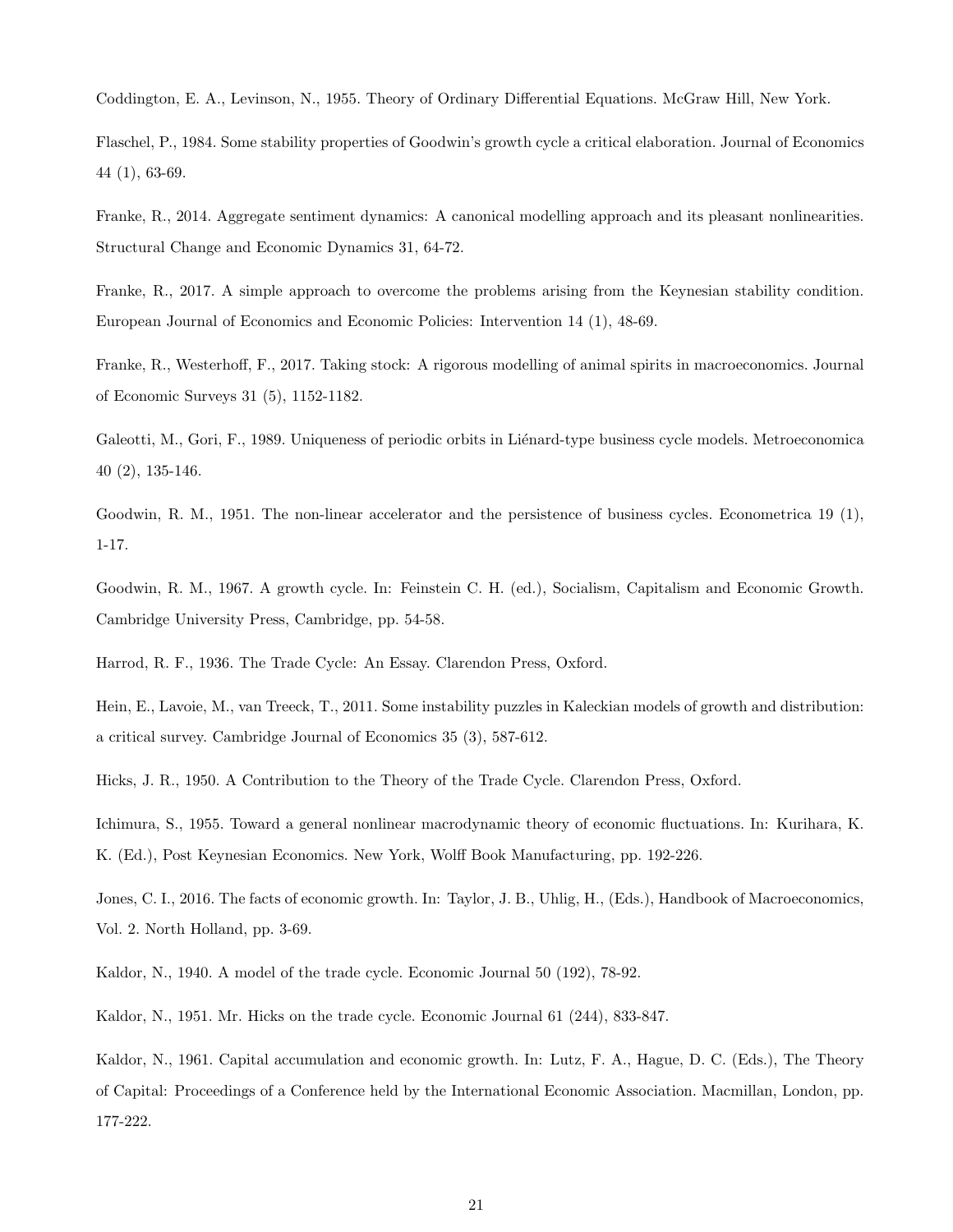Kalecki, M., 1939. Essays in the Theory of Economic Fluctuations. George and Unwin, London.

Kalecki, M., 1971. Selected Essays on the Dynamics of the Capitalist Economy 1933-1970. Cambridge University Press, Cambridge.

Keynes, J. M., 1936. The General Theory of Employment, Interest and Money. Macmillan, London.

Kosobud, R. F., O'Neill, W. D., 1972. Stochastic implications of orbital asymptotic stability of nonlinear trade cycle model. Econometrica 40 (1), 69-86.

Lavoie, M., 2016. Convergence towards the normal rate of capacity utilization in neo-Kaleckian models: the role of non-capacity creating autonomous expenditures. Metroeconomica 67 (1), 172-201.

Leijonhufvud, A., 1968. On Keynesian Economics and the Economics of Keynes: A Study in Monetary Theory. Oxford University Press, Oxford.

Lorenz, H. W., 1986. On the uniqueness of limit cycles in business cycle theory. Metroeconomica 38 (3), 281-293.

Lorenz, H. W., 1993. Nonlinear Dynamical Economics and Chaotic Motion, 2nd ed. Springer-Verlag, Berlin Heidelberg.

Marglin, S. A., Bhaduri, A., 1990. Profit squeeze and Keynesian theory. In: Marglin, A., Schor, J. B. (Eds.), The Golden Age of Capitalism: Reinterpreting the Postwar Experience. Clarendon Press, Oxford, pp. 153-186.

Marsden, J. E., McCracken, M., 1976. The Hopf Bifurcation and its Application. Springer-Verlag, New York.

Morishima, M., 1959. A contribution to the nonlinear theory of the trade cycle. Journal of Economics 18 (4), 165-173.

Murakami, H., 2014. Keynesian systems with rigidity and flexibility of prices and inflation-deflation expectations. Structural Change and Economic Dynamics 30, 68-85.

Murakami, H., 2016. A non-Walrasian microeconomic foundation of the "profit principle" of investment. In: Matsumoto A., Szidarovszky, F., Asada, T. (Eds.), Essays in Economic Dynamics: Theory, Simulation Analysis, and Methodological Study. Springer, Singapore, pp. 123-141.

Murakami, H., 2017. Time elements and oscillatory fluctuations in the Keynesian macroeconomic system. Studies in Nonlinear Dynamics and Econometrics 17 (2).

Murakami, H., 2018a. Existence and uniqueness of growth cycles in post Keynesian systems. Economic Modelling, forthcoming.

Murakami, H., 2018b. A note on the "unique" business cycle in the Keynesian theory. Metroeconomica, forthcoming.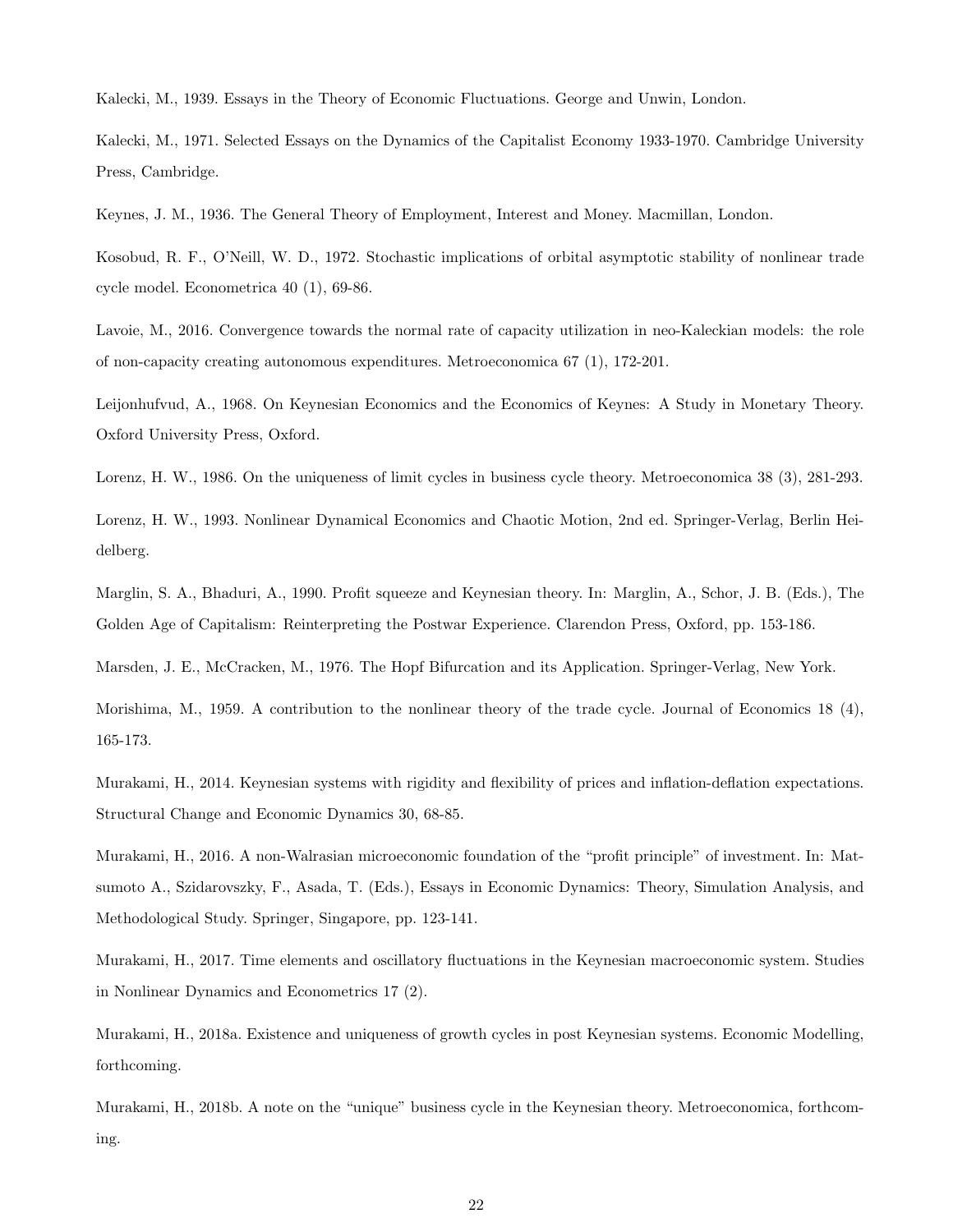Murakami, H., Asada, T., 2018. Inflation-deflation expectations and economic stability in a Kaleckian system. Journal of Economic Dynamics and Control 92, 183-201.

Olech, C., 1963. On the global stability of an autonomous system on the plane. In: Lasalle, J. P., Diaz, J. B. (Eds.), Contributions to Differential Equations 1 (3), pp. 389-400.

Peixoto, M. M., 1962. Structural stability on two-dimensional manifolds. Topology 1 (2), 101-120.

Rose, H., 1967. On the non-linear theory of the employment cycle. Review of Economic Studies 34 (2), 153-173.

Rowthorn, R. E., 1981. Demand, real wages and economic growth. Thames Papers in Political Economy 22, 1-39.

Samuelson, P. A., 1939. Interactions between the multiplier analysis and the principle of acceleration. Review of Economics and Statistics 21 (2), 75-78.

Sasaki, H., 2014. Growth, Cycles, and Distribution: A Kaleckian Approach. Kyoto University Press, Kyoto.

Sasakura, K., 1996. The business cycle model with a unique stable limit cycle. Journal of Economic Dynamics and Control 20, 1763-1773.

Skott, P., 1989. Conflict and Effective Demand in Economic Growth. Cambridge University Press, Cambridge.

Skott, P., 2012. Theoretical and empirical shortcomings of the Kaleckian investment function. Metroeconomica 63 (1), 109-138.

Steindl, J., 1952. Maturity and Stagnation in American Capitalism. Basil Blackwell, Oxford.

Steindl, J., 1979. Stagnation theory and stagnation policy. Cambridge Journal of Economics 3 (1), pp. 1-14.

Stiglitz, J. E., 1967. A two-sector two class model of economic growth. Review of Economic Studies 34 (2), 227-238.

Taylor, J. B., 1993. Discretion versus policy rules in practice. Carnegie-Rochester Conference Series on Public Policy 39, 195-214.

Tobin, J., 1993. Price flexibility and output stability: an old Keynesian view. Journal of Economic Perspectives 7  $(1), 45-65.$ 

Velupillai, K. V., 1979. Some stability properties of Goodwin's growth cycle. Journal of Economics 39 (3-4), 245-257.

Velupillai, K. V., 2008. Japanese contributions to nonlinear cycle theory in the 1950s. Japanese Economic Review 59 (1), 54-74.

Xiao, D., Zhang, Z., 2003. On the uniqueness and nonexistence of limit cycles for predator-prey systems. Nonlinearity 16 (3), 1185-1201.